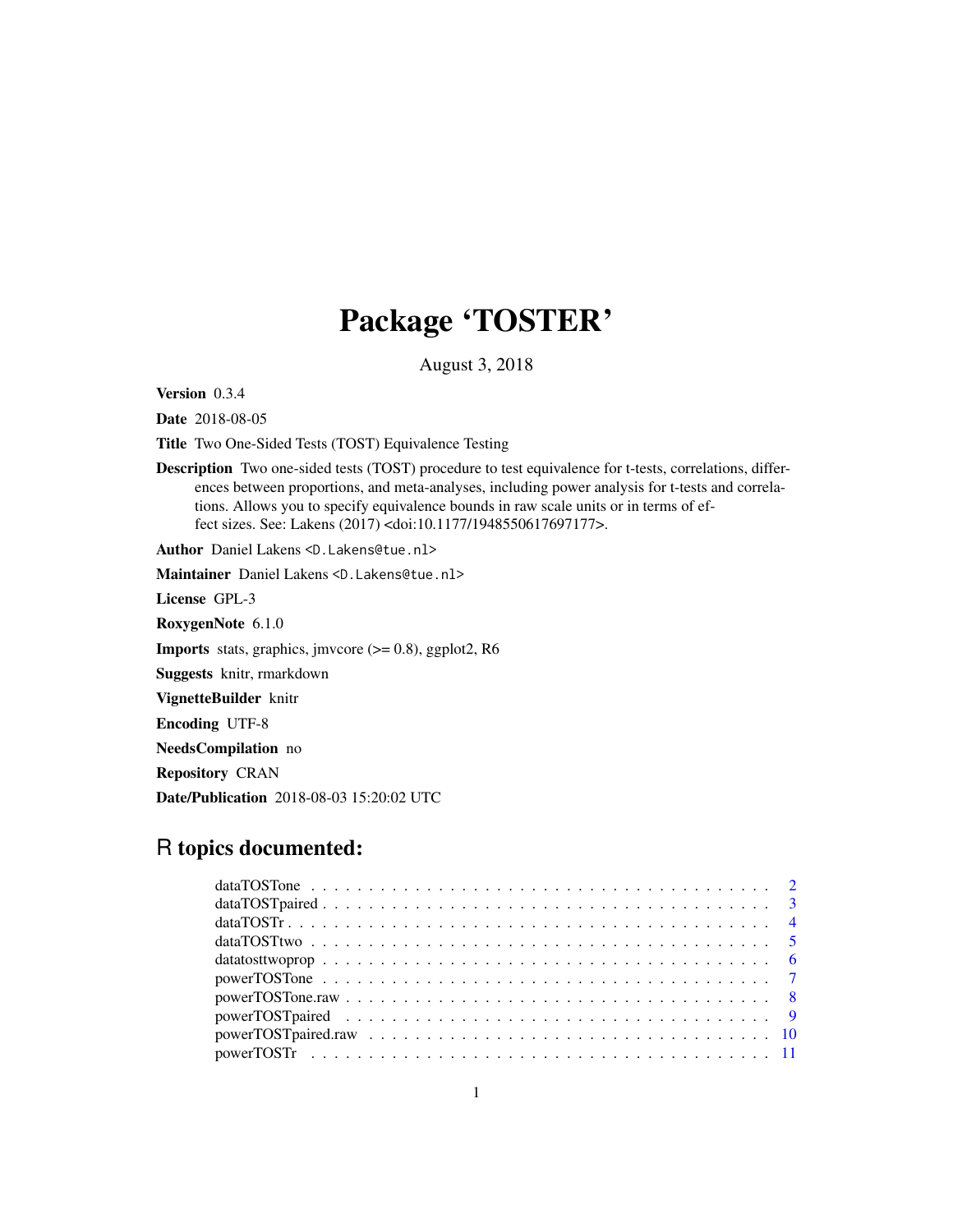# <span id="page-1-0"></span>2 dataTOSTone

dataTOSTone *TOST One Sample T-Test*

# Description

TOST One Sample T-Test

# Usage

```
dataTOSTone(data, vars, mu = 0, low_eqbound = -0.5,
 high_eqbound = 0.5, eqbound_type = "d", alpha = 0.05,
 desc = FALSE, plots = FALSE, low_eqbound_d = -999999999,
 high_eqbound_d = -9999999999
```
# Arguments

| data                      | the data as a data frame                                                     |
|---------------------------|------------------------------------------------------------------------------|
| vars                      | a vector of strings naming variables of interest in data                     |
| mu                        | a number (default: $0$ ) to compare against                                  |
| low_eqbound               | a number (default: -0.5) the lower equivalence bounds                        |
| high_egbound              | a number (default: 0.5) the upper equivalence bounds                         |
| eqbound_type              | 'd' (default) or 'raw'; whether the bounds are specified in Cohen's d or raw |
|                           | units respectively                                                           |
| alpha                     | alpha level (default $= 0.05$ )                                              |
| desc                      | TRUE or FALSE (default), provide descriptive statistics                      |
| plots                     | TRUE or FALSE (default), provide plots                                       |
| low_egbound_d             | deprecated                                                                   |
| high_eqbound_d deprecated |                                                                              |

# Value

A results object containing: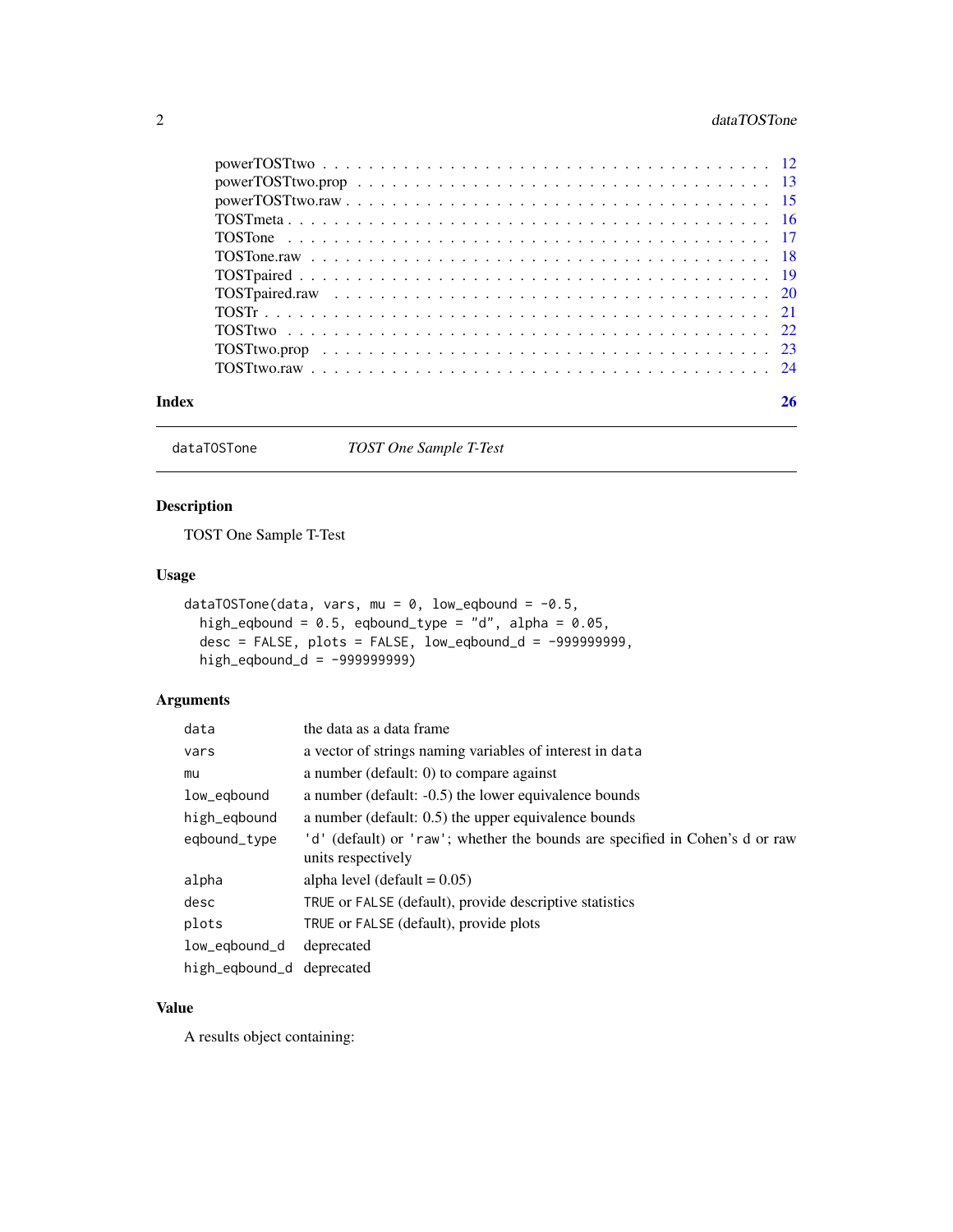| results\$tost  | a table            |
|----------------|--------------------|
| results\$egb   | a table            |
| results\$desc  | a table            |
| results\$plots | an array of images |
|                |                    |

<span id="page-2-0"></span>Tables can be converted to data frames with asDF or [as.data.frame](#page-0-0). For example: results\$tost\$asDF as.data.frame(results\$tost)

#### Examples

```
library("TOSTER")
```
dataTOSTone(data=iris, vars="Sepal.Width", mu=3, low\_eqbound=-0.3, high\_eqbound=0.3, alpha=0.05, desc=TRUE, plots=TRUE)

TOSTone(m=3.05733, mu=3, sd=0.4358663, n=150, low\_eqbound\_d=-0.3, high\_eqbound\_d=0.3, alpha=0.05)

dataTOSTpaired *TOST Paired Samples T-Test*

#### Description

TOST Paired Samples T-Test

#### Usage

```
dataTOSTpaired(data, pairs, low_eqbound = -0.5, high_eqbound = 0.5,
  eqbound_type = "d", alpha = 0.05, desc = FALSE, plots = FALSE,
  low_eqbound_dz = -999999999, high_eqbound_dz = -999999999)
```

| data                      | the data as a data frame                                                                                                           |
|---------------------------|------------------------------------------------------------------------------------------------------------------------------------|
| pairs                     | a list of vectors of strings naming variables to pair from data                                                                    |
| low_eqbound               | a number (default: 0.5) the lower equivalence bounds                                                                               |
| high_egbound              | a number (default: 0.5) the upper equivalence bounds                                                                               |
| eqbound_type              | 'd' (default) or 'raw'; whether the bounds are specified in standardized mean<br>difference (Cohen's dz) or raw units respectively |
| alpha                     | alpha level (default $= 0.05$ )                                                                                                    |
| desc                      | TRUE or FALSE (default), provide descriptive statistics                                                                            |
| plots                     | TRUE or FALSE (default), provide plots                                                                                             |
| low_eqbound_dz deprecated |                                                                                                                                    |
| high_eqbound_dz           |                                                                                                                                    |
|                           | deprecated                                                                                                                         |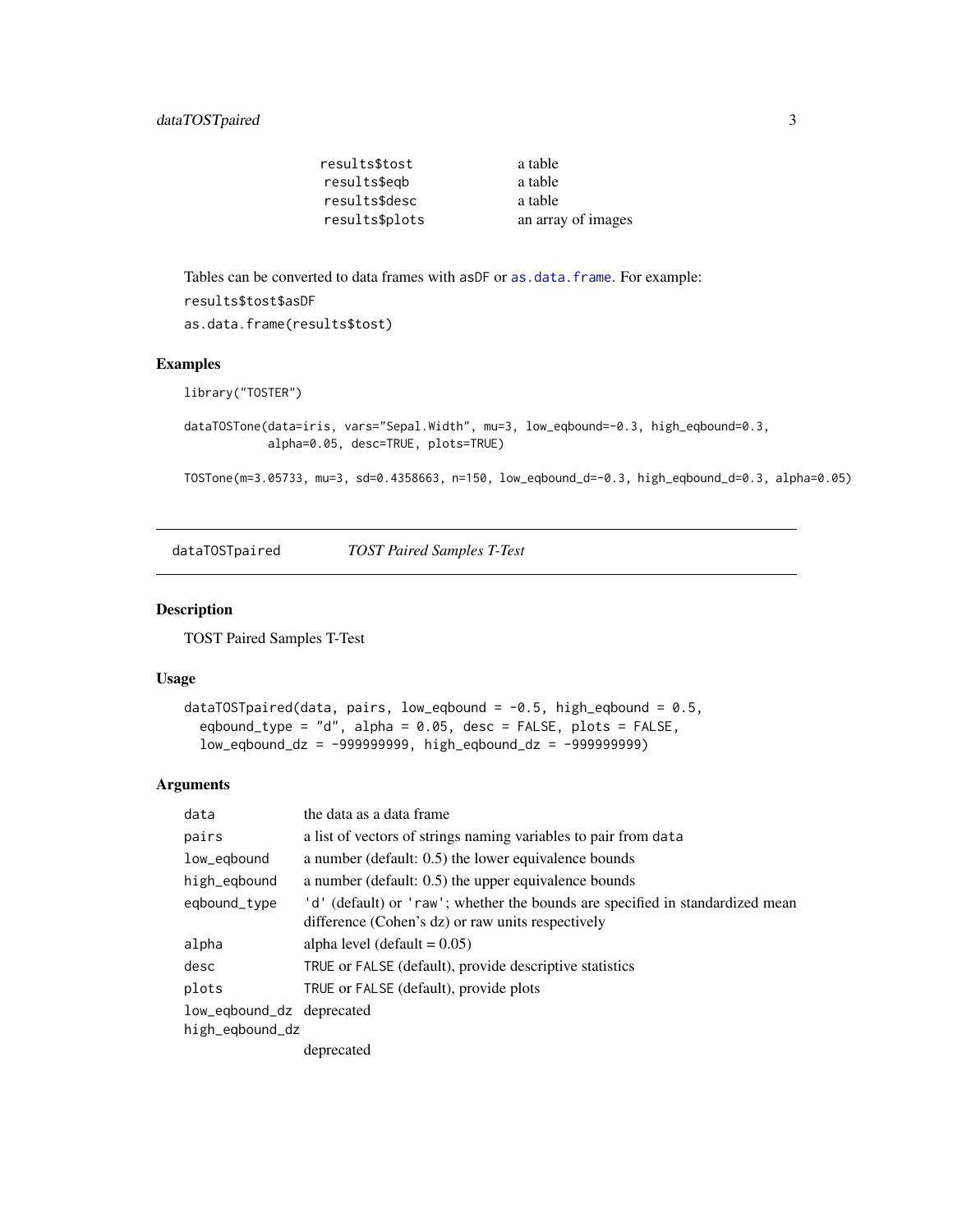# Value

A results object containing:

| results\$tost  | a table            |
|----------------|--------------------|
| results\$egb   | a table            |
| results\$desc  | a table            |
| results\$plots | an array of images |

Tables can be converted to data frames with asDF or [as.data.frame](#page-0-0). For example:

```
results$tost$asDF
```
as.data.frame(results\$tost)

# References

Mara, C. A., & Cribbie, R. A. (2012). Paired-Samples Tests of Equivalence. Communications in Statistics - Simulation and Computation, 41(10), 1928-1943. https://doi.org/10.1080/03610918.2011.626545, formula page 1932. Note there is a typo in the formula: n-1 should be n (personal communication, 31-08-2016)

# Examples

library("TOSTER")

```
dataTOSTpaired(data = randu, pairs = list(c(i1="x", i2="y")), low_eqbound = -0.3,
               high_eqbound = 0.3, alpha = 0.05, desc = TRUE, plots = TRUE)
```
dataTOSTr *TOST Correlation*

#### Description

TOST Correlation

#### Usage

```
dataTOSTr(data, pairs, low_eqbound_r = -0.3, high_eqbound_r = 0.3,alpha = 0.05, desc = FALSE, plots = FALSE)
```

| data  | the data as a data frame                                                                         |
|-------|--------------------------------------------------------------------------------------------------|
| pairs | a list of vectors of strings naming variables to correlate from data                             |
|       | $low\_eqbound_r$ lower equivalence bounds (e.g., $-0.3$ ) expressed in a correlation effect size |
|       | high_eqbound_r upper equivalence bounds (e.g., $(0.3)$ ) expressed in a correlation effect size  |

<span id="page-3-0"></span>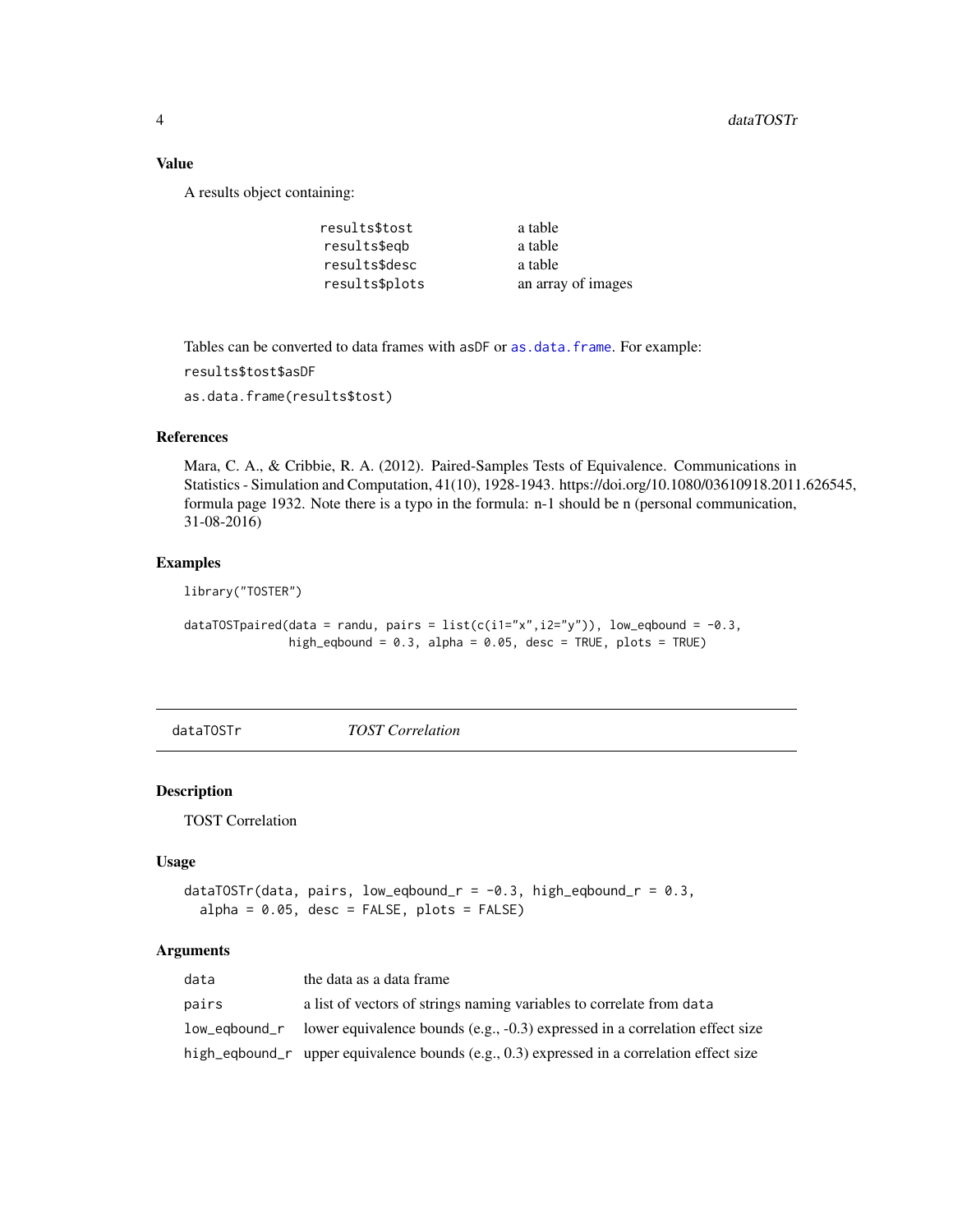# <span id="page-4-0"></span>dataTOSTtwo 5

| alpha | alpha level (default $= 0.05$ )                         |
|-------|---------------------------------------------------------|
| desc  | TRUE or FALSE (default), provide descriptive statistics |
| plots | TRUE or FALSE (default), provide plots                  |

#### Value

A results object containing:

| results\$tost  | a table            |
|----------------|--------------------|
| results\$egb   | a table            |
| results\$desc  | a table            |
| results\$plots | an array of images |

Tables can be converted to data frames with asDF or [as.data.frame](#page-0-0). For example:

results\$tost\$asDF

```
as.data.frame(results$tost)
```
dataTOSTtwo *TOST Independent Samples T-Test*

# Description

TOST Independent Samples T-Test

# Usage

```
dataTOSTtwo(data, deps, group, var_equal = FALSE, low_eqbound = -0.5,
 high_eqbound = 0.5, eqbound_type = "d", alpha = 0.05,
  desc = FALSE, plots = FALSE, low_eqbound_d = -999999999,
 high_eqbound_d = -999999999)
```

| data         | the data as a data frame                                                                           |
|--------------|----------------------------------------------------------------------------------------------------|
| deps         | a vector of strings naming dependent variables in data                                             |
| group        | a string naming the grouping variable in data; must have two levels                                |
| var_equal    | TRUE or FALSE (default), assume equal variances                                                    |
| low_eqbound  | a number (default: -0.5) the lower equivalence bounds                                              |
| high_egbound | a number (default: 0.5) the upper equivalence bounds                                               |
| eqbound_type | 'd' (default) or 'raw'; whether the bounds are specified in Cohen's d or raw<br>units respectively |
| alpha        | alpha level (default $= 0.05$ )                                                                    |
|              |                                                                                                    |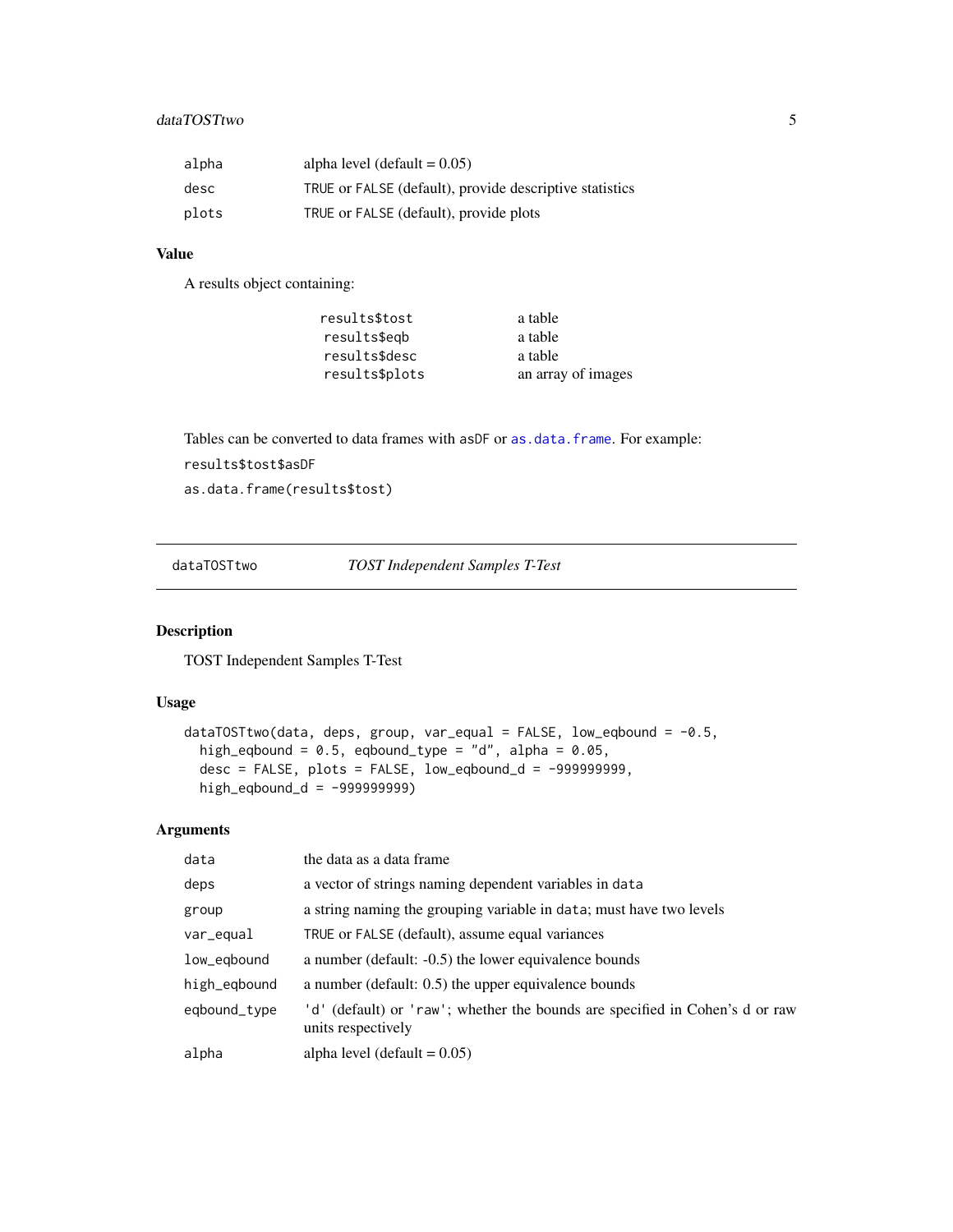<span id="page-5-0"></span>

| desc                      | TRUE or FALSE (default), provide descriptive statistics |
|---------------------------|---------------------------------------------------------|
| plots                     | TRUE or FALSE (default), provide plots                  |
| low_eqbound_d deprecated  |                                                         |
| high_eqbound_d deprecated |                                                         |

#### Value

A results object containing:

| results\$tost  | a table            |
|----------------|--------------------|
| results\$egb   | a table            |
| results\$desc  | a table            |
| results\$plots | an array of images |

Tables can be converted to data frames with asDF or [as.data.frame](#page-0-0). For example:

results\$tost\$asDF

as.data.frame(results\$tost)

# References

Berger, R. L., & Hsu, J. C. (1996). Bioequivalence Trials, Intersection-Union Tests and Equivalence Confidence Sets. Statistical Science, 11(4), 283-302.

Gruman, J. A., Cribbie, R. A., & Arpin-Cribbie, C. A. (2007). The effects of heteroscedasticity on tests of equivalence. Journal of Modern Applied Statistical Methods, 6(1), 133-140, formula for Welch's t-test on page 135

# Examples

library(TOSTER)

## Load iris dataset, remove one of the three groups so two are left

data<-iris[which(iris\$Species!="versicolor"),]

## TOST procedure on the raw data

dataTOSTtwo(data, deps="Sepal.Width", group="Species", var\_equal = TRUE, low\_eqbound = -0.5, high\_eqbound = 0.5, alpha = 0.05, desc = TRUE, plots = TRUE)

datatosttwoprop *TOST Two Proportions*

# Description

TOST Two Proportions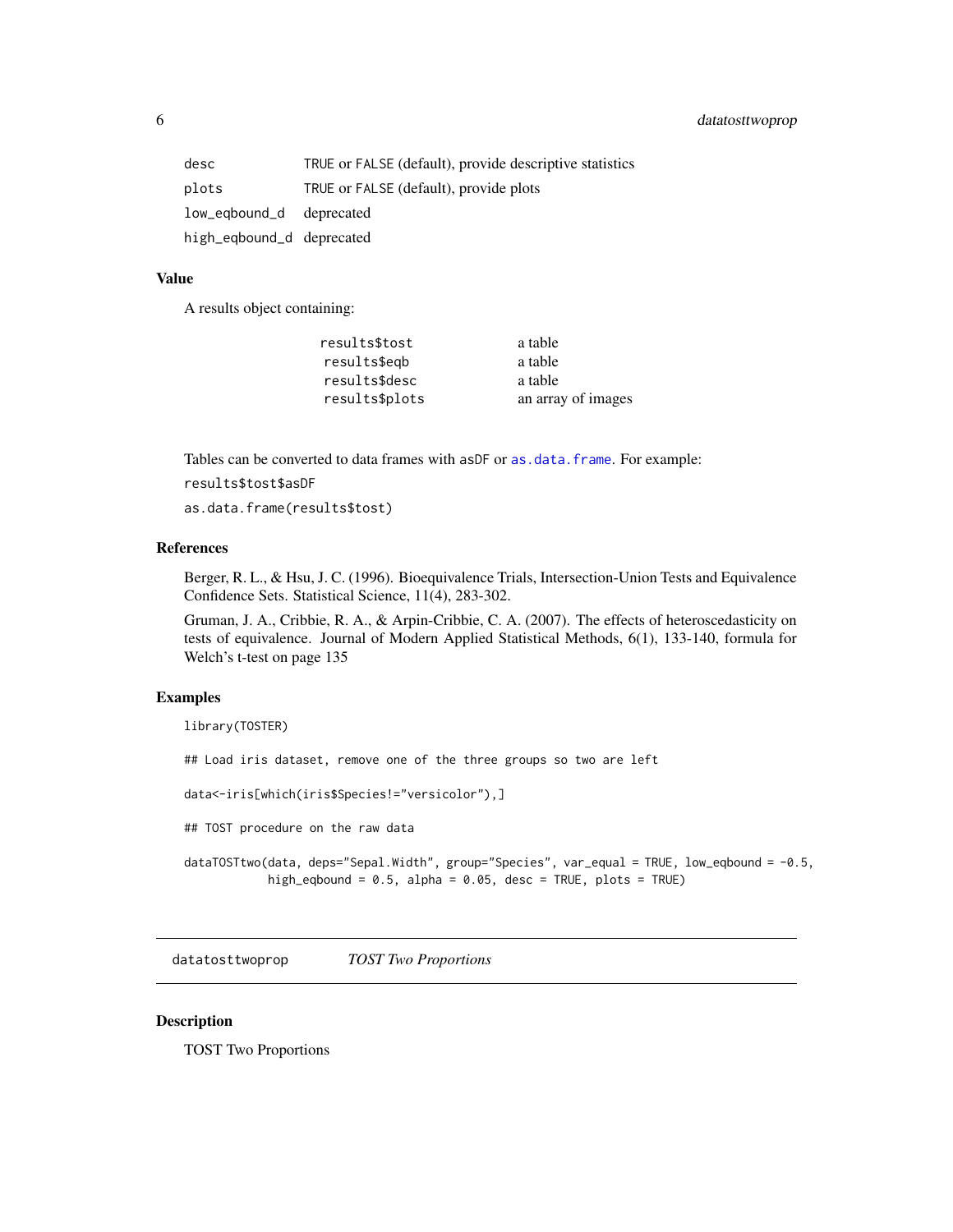# <span id="page-6-0"></span>powerTOSTone 7

# Usage

```
datatosttwoprop(data, var, level, group, low_eqbound = -0.1,
 high_eqbound = 0.1, alpha = 0.05, desc = FALSE, plot = FALSE)
```
# Arguments

| data         |                                                         |
|--------------|---------------------------------------------------------|
| var          | ٠                                                       |
| level        |                                                         |
| group        | ٠                                                       |
| low_egbound  | a number (default: -0.1) the lower equivalence bounds   |
| high_eqbound | a number (default: 0.1) the upper equivalence bounds    |
| alpha        | alpha level (default = $0.05$ )                         |
| desc         | TRUE or FALSE (default), provide descriptive statistics |
| plot         | TRUE or FALSE (default), provide plot                   |

# Value

A results object containing:

| results\$tost | a table  |
|---------------|----------|
| results\$egb  | a table  |
| results\$desc | a table  |
| results\$plot | an image |
|               |          |

Tables can be converted to data frames with asDF or [as.data.frame](#page-0-0). For example:

results\$tost\$asDF

as.data.frame(results\$tost)

powerTOSTone *Power analysis for TOST for one-sample t-test (Cohen's d).*

# Description

Power analysis for TOST for one-sample t-test (Cohen's d).

# Usage

powerTOSTone(alpha, statistical\_power, N, low\_eqbound\_d, high\_eqbound\_d)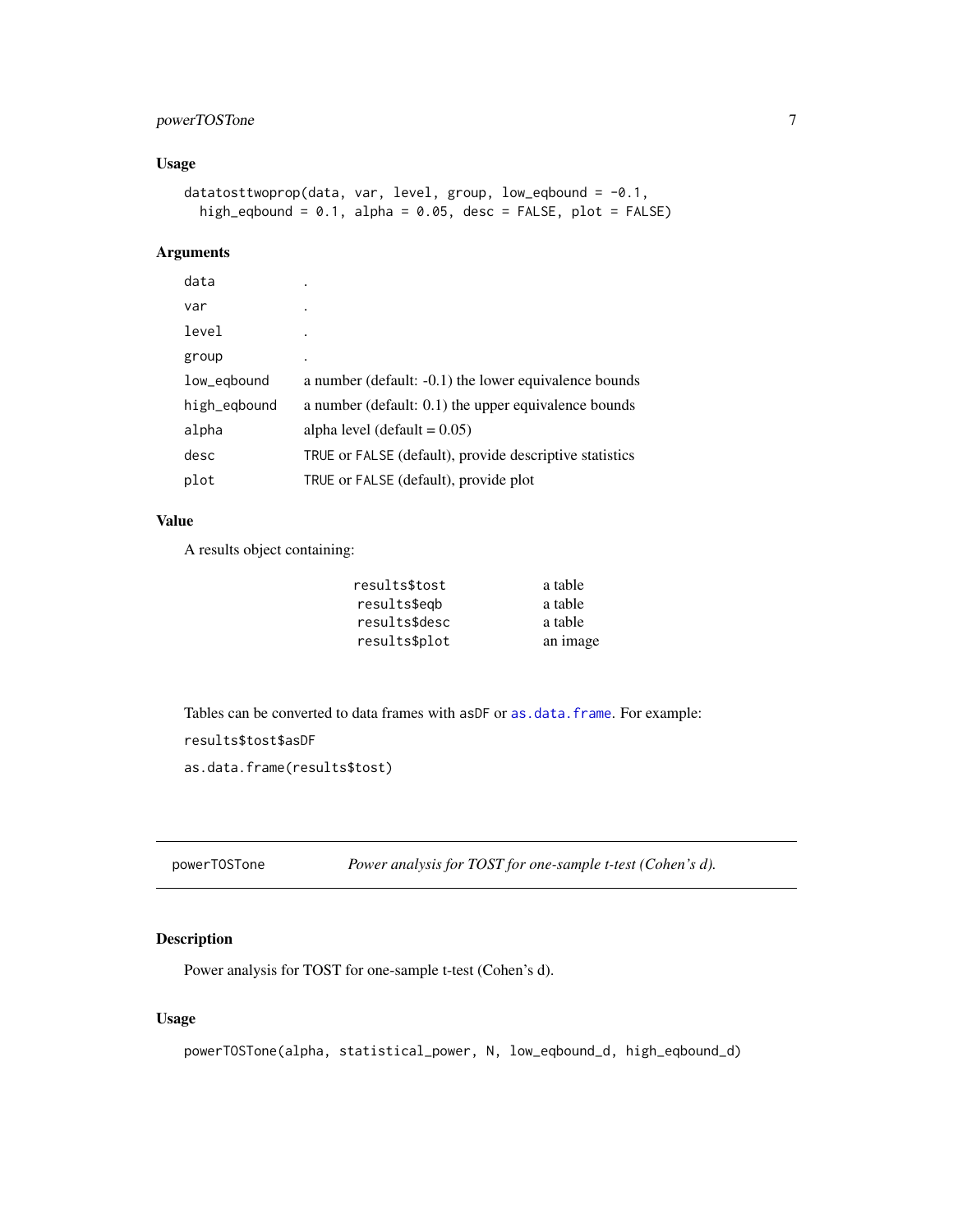#### <span id="page-7-0"></span>Arguments

| alpha             | alpha used for the test $(e.g., 0.05)$                                                                       |
|-------------------|--------------------------------------------------------------------------------------------------------------|
| statistical_power |                                                                                                              |
|                   | desired power $(e.g., 0.8)$                                                                                  |
| Ν                 | sample size $(e.g., 108)$                                                                                    |
| low_eqbound_d     | lower equivalence bounds (e.g., -0.5) expressed in standardized mean difference<br>(Cohen's d)               |
|                   | high_eqbound_d upper equivalence bounds (e.g., 0.5) expressed in standardized mean difference<br>(Cohen's d) |

#### Value

Calculate either achieved power, equivalence bounds, or required N, assuming a true effect size of 0. Returns a string summarizing the power analysis, and a numeric variable for number of observations, equivalence bounds, or power.

#### References

Chow, S.-C., Wang, H., & Shao, J. (2007). Sample Size Calculations in Clinical Research, Second Edition - CRC Press Book. Formula 3.1.9

# Examples

```
## Sample size for alpha = 0.05, 90% power, equivalence bounds of
## Cohen's d = -0.3 and Cohen's d = 0.3, and assuming true effect = 0
powerTOSTone(alpha=0.05, statistical_power=0.9, low_eqbound_d=-0.3, high_eqbound_d=0.3)
## Power for sample size of 121, alpha = 0.05, equivalence bounds of
## Cohen's d = -0.3 and Cohen's d = 0.3, and assuming true effect = 0
powerTOSTone(alpha=0.05, N=121, low_eqbound_d=-0.3, high_eqbound_d=0.3)
## Equivalence bounds for sample size of 121, alpha = 0.05, statistical power of
## 0.9, and assuming true effect = 0powerTOSTone(alpha=0.05, N=121, statistical_power=.9)
```
powerTOSTone.raw *Power analysis for TOST for one-sample t-test (raw scores).*

# Description

Power analysis for TOST for one-sample t-test (raw scores).

```
powerTOSTone.raw(alpha, statistical_power, N, sd, low_eqbound,
 high_eqbound)
```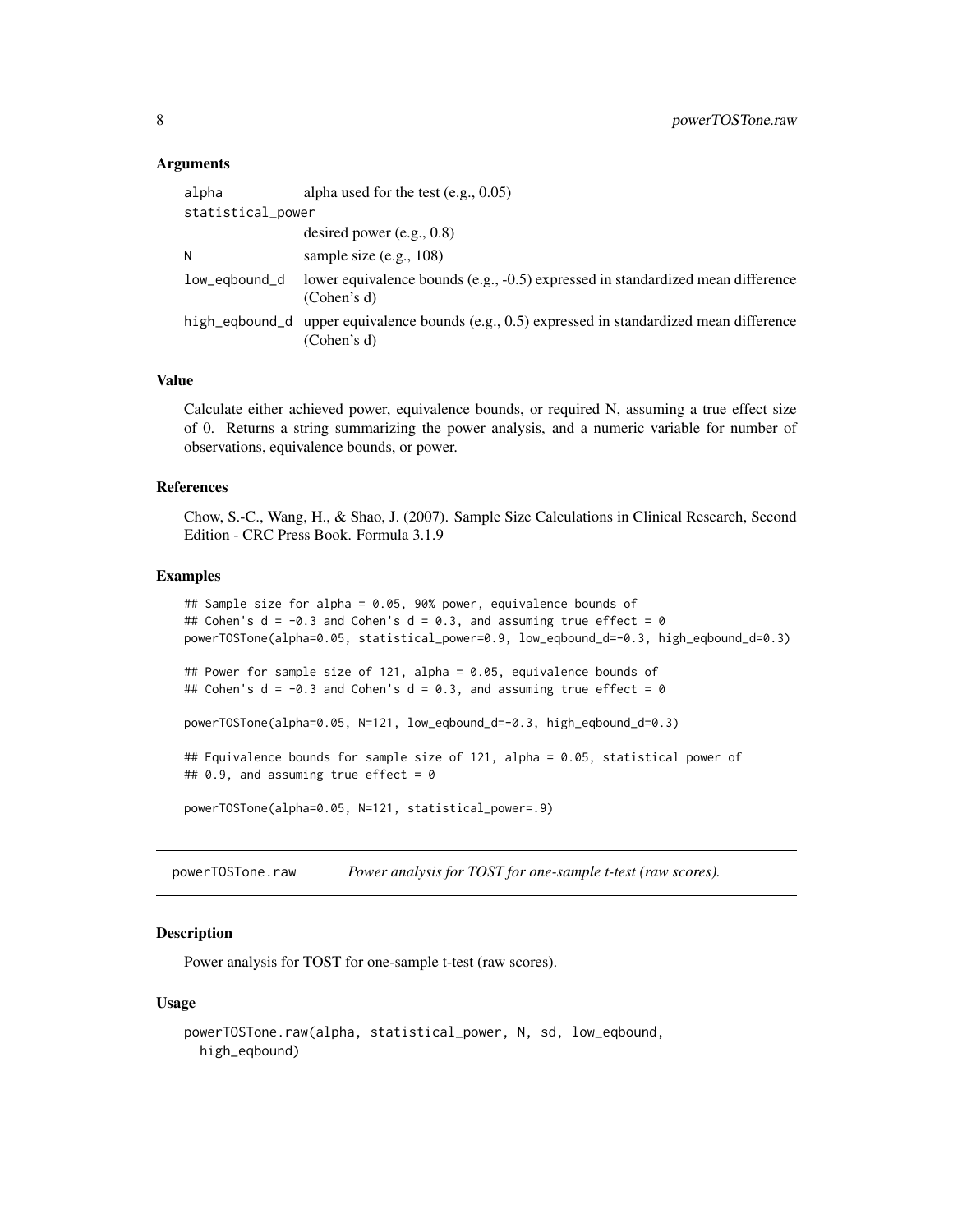# <span id="page-8-0"></span>powerTOSTpaired 9

#### **Arguments**

| alpha             | alpha used for the test $(e.g., 0.05)$                         |
|-------------------|----------------------------------------------------------------|
| statistical_power |                                                                |
|                   | desired power $(e.g., 0.8)$                                    |
| N                 | sample size $(e.g., 108)$                                      |
| sd                | population standard deviation                                  |
| low_eqbound       | lower equivalence bounds (e.g., -0.5) expressed in raw scores  |
| high_eqbound      | upper equivalence bounds $(e.g., 0.5)$ expressed in raw scores |

#### Value

Calculate either achieved power, equivalence bounds, or required N, assuming a true effect size of 0. Returns a string summarizing the power analysis, and a numeric variable for number of observations, equivalence bounds, or power.

#### References

Chow, S.-C., Wang, H., & Shao, J. (2007). Sample Size Calculations in Clinical Research, Second Edition - CRC Press Book. Formula 3.1.9

#### Examples

```
## Sample size for alpha = 0.05, 90% power, equivalence bounds of -0.3 and 0.3 in
## raw units, assuming pooled standard deviation of 1, and assuming true effect = 0powerTOSTone.raw(alpha=0.05, statistical_power=0.9, sd = 1, low_eqbound=-0.3, high_eqbound=0.3)
## Power for sample size of 121, alpha = 0.05, equivalence bounds of
## -0.3 and 0.3 in raw units, assuming pooled standard deviation of 1, and assuming true effect = 0
powerTOSTone.raw(alpha=0.05, N=121, sd = 1, low_eqbound=-0.3, high_eqbound=0.3)
## Power for sample size of 121, alpha = 0.05, statistical power of
## 0.9, and assuming true effect = 0powerTOSTone.raw(alpha=0.05, N=121, statistical_power=.9, sd=1)
```
powerTOSTpaired *Power analysis for TOST for dependent t-test (Cohen's dz).*

# Description

Power analysis for TOST for dependent t-test (Cohen's dz).

```
powerTOSTpaired(alpha, statistical_power, N, low_eqbound_dz,
 high_eqbound_dz)
```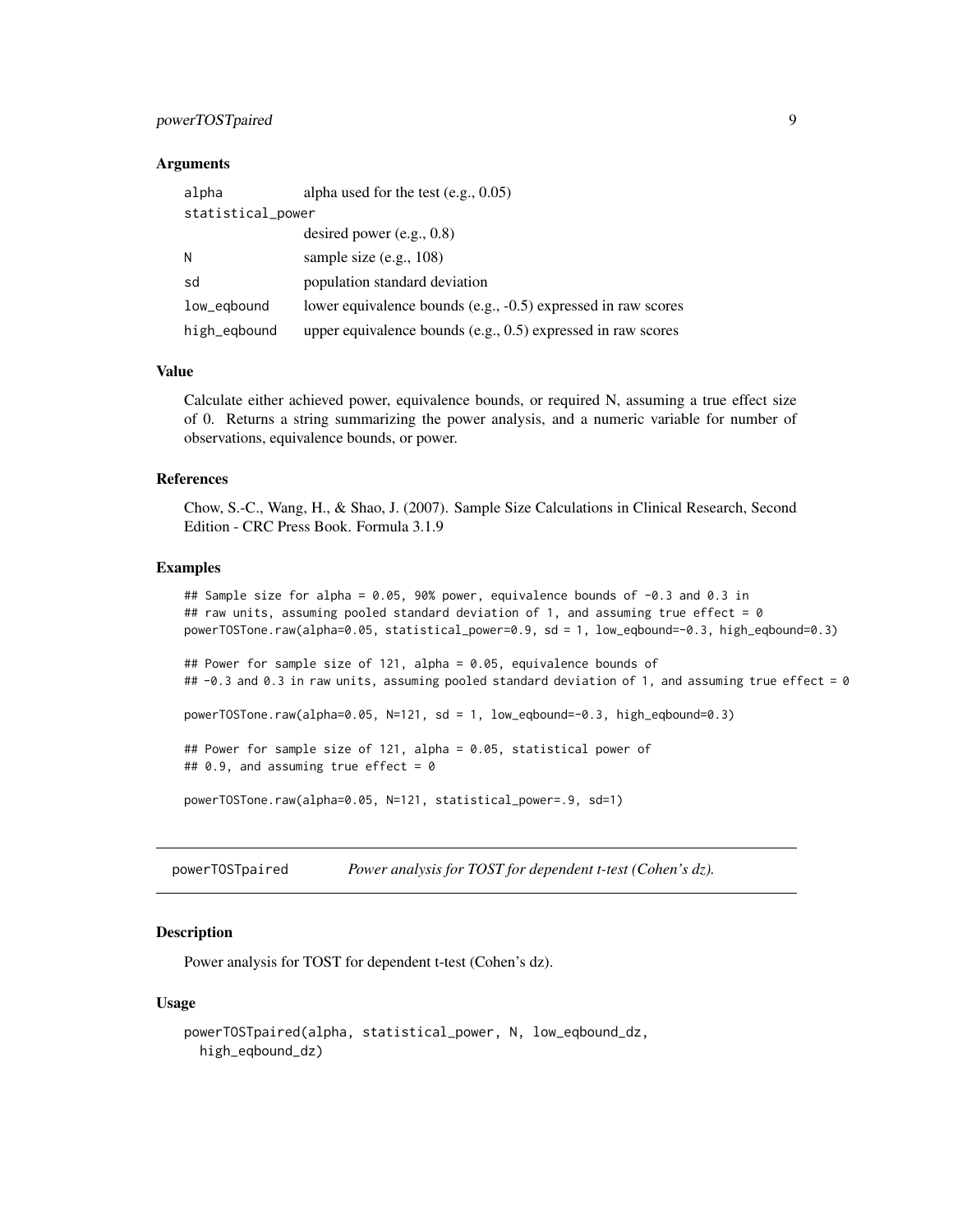#### Arguments

| alpha             | alpha used for the test $(e.g., 0.05)$                                                                         |
|-------------------|----------------------------------------------------------------------------------------------------------------|
| statistical_power |                                                                                                                |
|                   | desired power $(e.g., 0.8)$                                                                                    |
| Ν                 | number of pairs (e.g., 96)                                                                                     |
|                   | low_eqbound_dz lower equivalence bounds (e.g., -0.5) expressed in standardized mean difference<br>(Cohen's dz) |
| high_eqbound_dz   |                                                                                                                |
|                   | upper equivalence bounds (e.g., 0.5) expressed in standardized mean difference<br>(Cohen's dz)                 |

# Value

Calculate either achieved power, equivalence bounds, or required N, assuming a true effect size of 0. Returns a string summarizing the power analysis, and a numeric variable for number of observations, equivalence bounds, or power.

#### References

Chow, S.-C., Wang, H., & Shao, J. (2007). Sample Size Calculations in Clinical Research, Second Edition - CRC Press Book. Formula 3.1.9

#### Examples

```
## Sample size for alpha = 0.05, 80% power, equivalence bounds of
## Cohen's dz = -0.3 and Cohen's d = 0.3, and assuming true effect = 0
powerTOSTpaired(alpha=0.05,statistical_power=0.8,low_eqbound_dz=-0.3,high_eqbound_dz=0.3)
## Sample size for alpha = 0.05, N = 96 pairs, equivalence bounds of
## Cohen's dz = -0.3 and Cohen's d = 0.3, and assuming true effect = 0
powerTOSTpaired(alpha=0.05,N=96,low_eqbound_dz=-0.3,high_eqbound_dz=0.3)
## Equivalence bounds for alpha = 0.05, N = 96 pairs, statistical power of
## 0.8, and assuming true effect = 0powerTOSTpaired(alpha=0.05,N=96,statistical_power=0.8)
```
powerTOSTpaired.raw *Power analysis for TOST for dependent t-test (raw scores).*

# Description

Power analysis for TOST for dependent t-test (raw scores).

```
powerTOSTpaired.raw(alpha, statistical_power, N, sdif, low_eqbound,
 high_eqbound)
```
<span id="page-9-0"></span>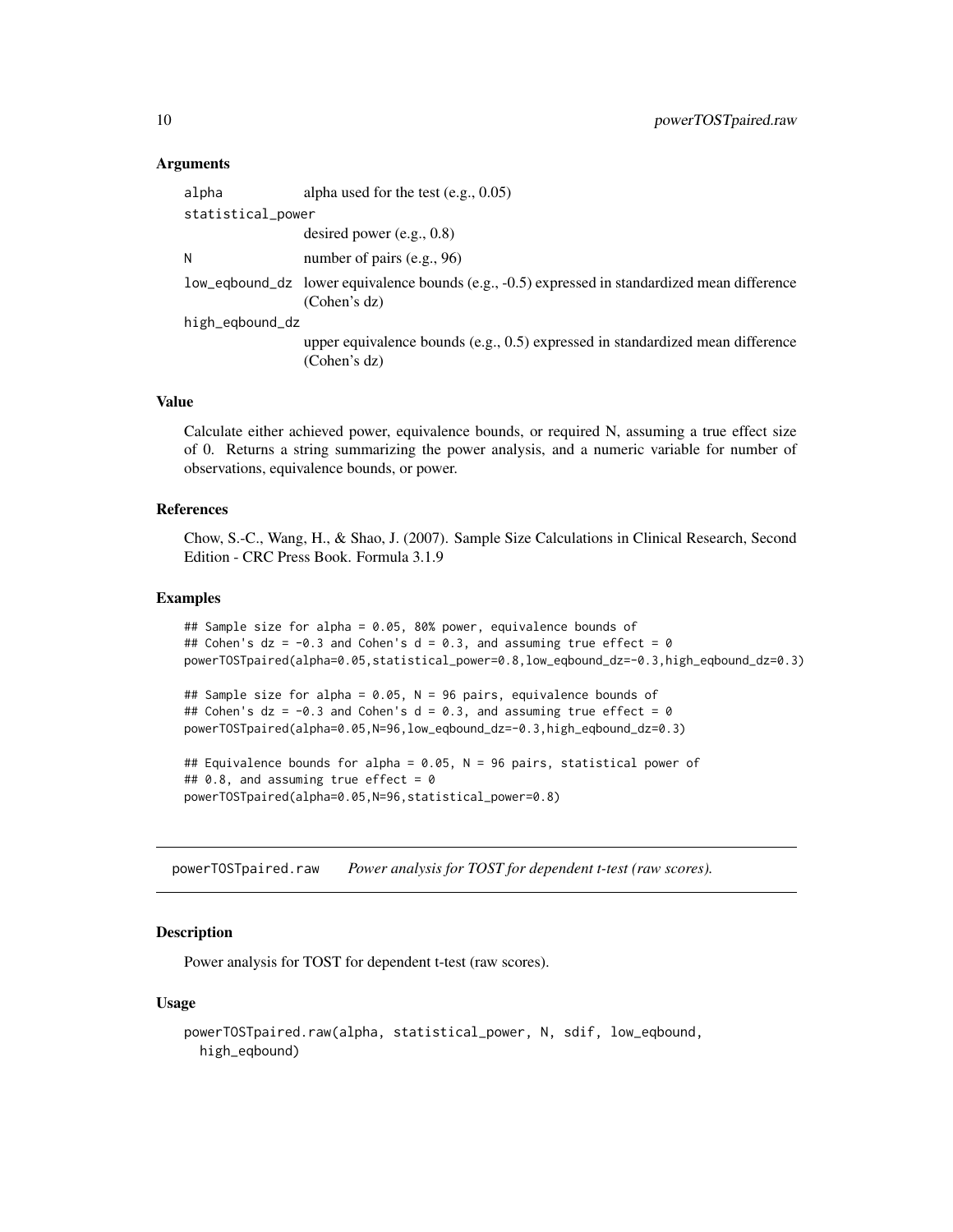#### <span id="page-10-0"></span>powerTOSTr 11

#### **Arguments**

| alpha        | alpha used for the test $(e.g., 0.05)$                                  |  |  |
|--------------|-------------------------------------------------------------------------|--|--|
|              | statistical_power                                                       |  |  |
|              | desired power $(e.g., 0.8)$                                             |  |  |
| N            | number of pairs $(e.g., 96)$                                            |  |  |
| sdif         | standard deviation of the difference scores                             |  |  |
| low_egbound  | lower equivalence bounds (e.g., -0.5) expressed in raw mean difference  |  |  |
| high_eqbound | upper equivalence bounds $(e.g., 0.5)$ expressed in raw mean difference |  |  |

#### Value

Calculate either achieved power, equivalence bounds, or required N, assuming a true effect size of 0. Returns a string summarizing the power analysis, and a numeric variable for number of observations, equivalence bounds, or power.

# References

Chow, S.-C., Wang, H., & Shao, J. (2007). Sample Size Calculations in Clinical Research, Second Edition - CRC Press Book. Formula 3.1.9

#### Examples

## Sample size for alpha = 0.05, 80% power, equivalence bounds of -3 and 3 in raw units ## and assuming a standard deviation of the difference scores of 10, and assuming a true effect =  $0$ powerTOSTpaired.raw(alpha=0.05,statistical\_power=0.8,low\_eqbound=-3, high\_eqbound=3, sdif=10)

## Sample size for alpha = 0.05, N = 96 pairs, equivalence bounds of -3 and 3 in raw units ## and assuming a standard deviation of the difference scores of 10, and assuming a true effect =  $0$ powerTOSTpaired.raw(alpha=0.05,N=96,low\_eqbound=-3, high\_eqbound=3, sdif=10)

## Equivalence bounds for alpha = 0.05, N = 96 pairs, statistical power of 0.8 ## and assuming a standard deviation of the difference scores of 10, and assuming a true effect =  $0$ powerTOSTpaired.raw(alpha=0.05,N=96, statistical\_power=0.8, sdif=10)

powerTOSTr *Power analysis for TOST for correlations.*

#### **Description**

Power analysis for TOST for correlations.

```
powerTOSTr(alpha, statistical_power, N, low_eqbound_r, high_eqbound_r)
```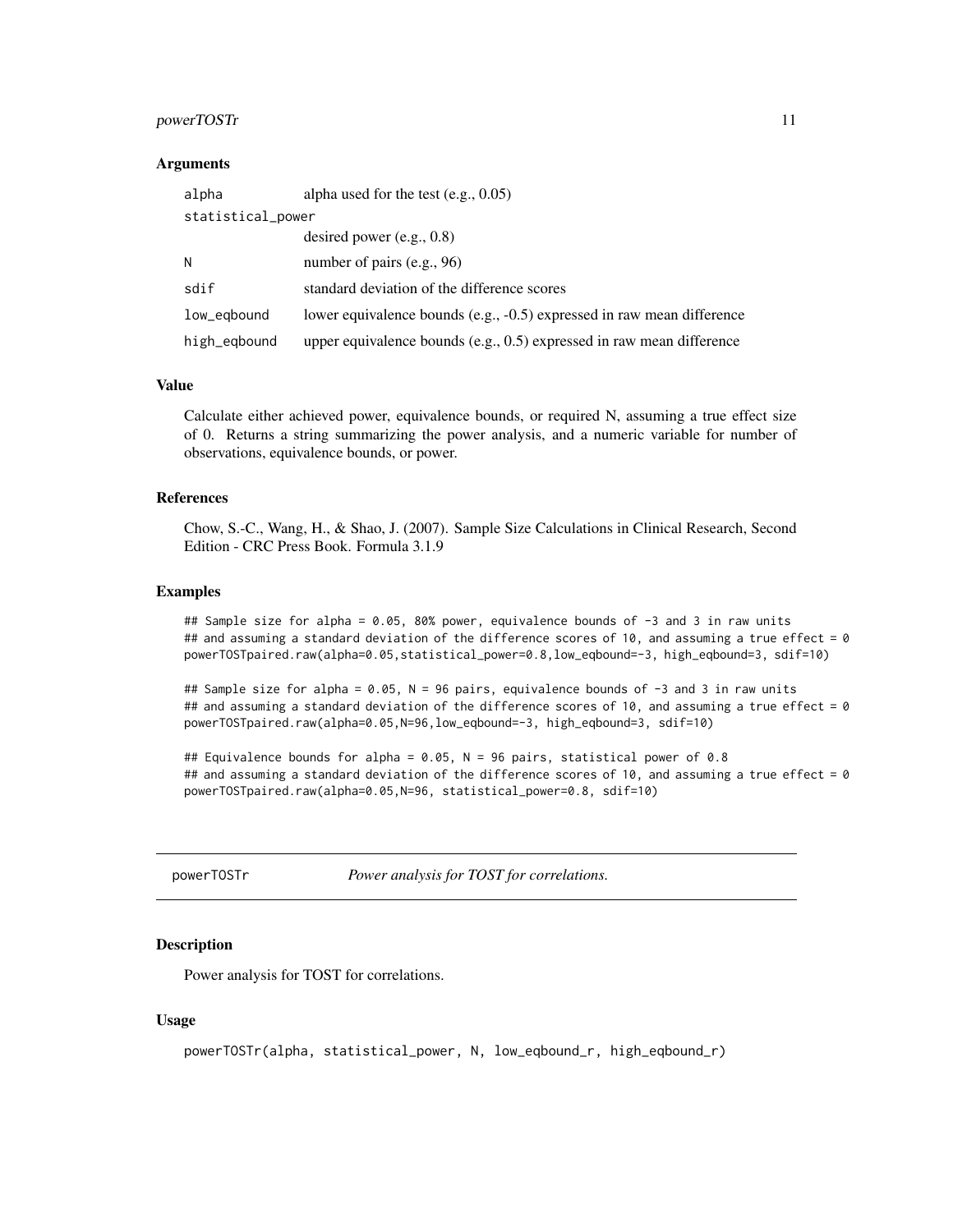### **Arguments**

| alpha             | alpha used for the test $(e.g., 0.05)$                                                     |  |
|-------------------|--------------------------------------------------------------------------------------------|--|
| statistical_power |                                                                                            |  |
|                   | desired power $(e.g., 0.8)$                                                                |  |
| N                 | number of pairs $(e.g., 96)$                                                               |  |
|                   | low_eqbound_r lower equivalence bounds (e.g., -0.3) expressed in a correlation effect size |  |
|                   | high_eqbound_r upper equivalence bounds (e.g., 0.3) expressed in a correlation effect size |  |

# Value

Calculate either achieved power, equivalence bounds, or required N, assuming a true effect size of 0. Returns a string summarizing the power analysis, and a numeric variable for number of observations, equivalence bounds, or power.

#### Examples

```
## Sample size for alpha = 0.05, 90% power, equivalence bounds of
## r = -0.1 and r = 0.1, assuming true effect = 0
powerTOSTr(alpha=0.05, statistical_power=0.9, low_eqbound_r=-0.1, high_eqbound_r=0.1)
## Sample size for alpha = 0.05, N=536, equivalence bounds of
## r = -0.1 and r = 0.1, assuming true effect = 0
powerTOSTr(alpha=0.05, N=536, low_eqbound_r=-0.1, high_eqbound_r=0.1)
## Equivalence bounds for alpha = 0.05, N=536, statistical power of
## 0.9, assuming true effect = 0powerTOSTr(alpha=0.05, N=536, statistical_power=0.9)
```
powerTOSTtwo *Power analysis for TOST for independent t-test (Cohen's d).*

#### Description

Power analysis for TOST for independent t-test (Cohen's d).

#### Usage

```
powerTOSTtwo(alpha, statistical_power, N, low_eqbound_d, high_eqbound_d)
```

| alpha             | alpha used for the test $(e.g., 0.05)$ |
|-------------------|----------------------------------------|
| statistical_power |                                        |
|                   | desired power $(e.g., 0.8)$            |
| N                 | sample size per group (e.g., 108)      |

<span id="page-11-0"></span>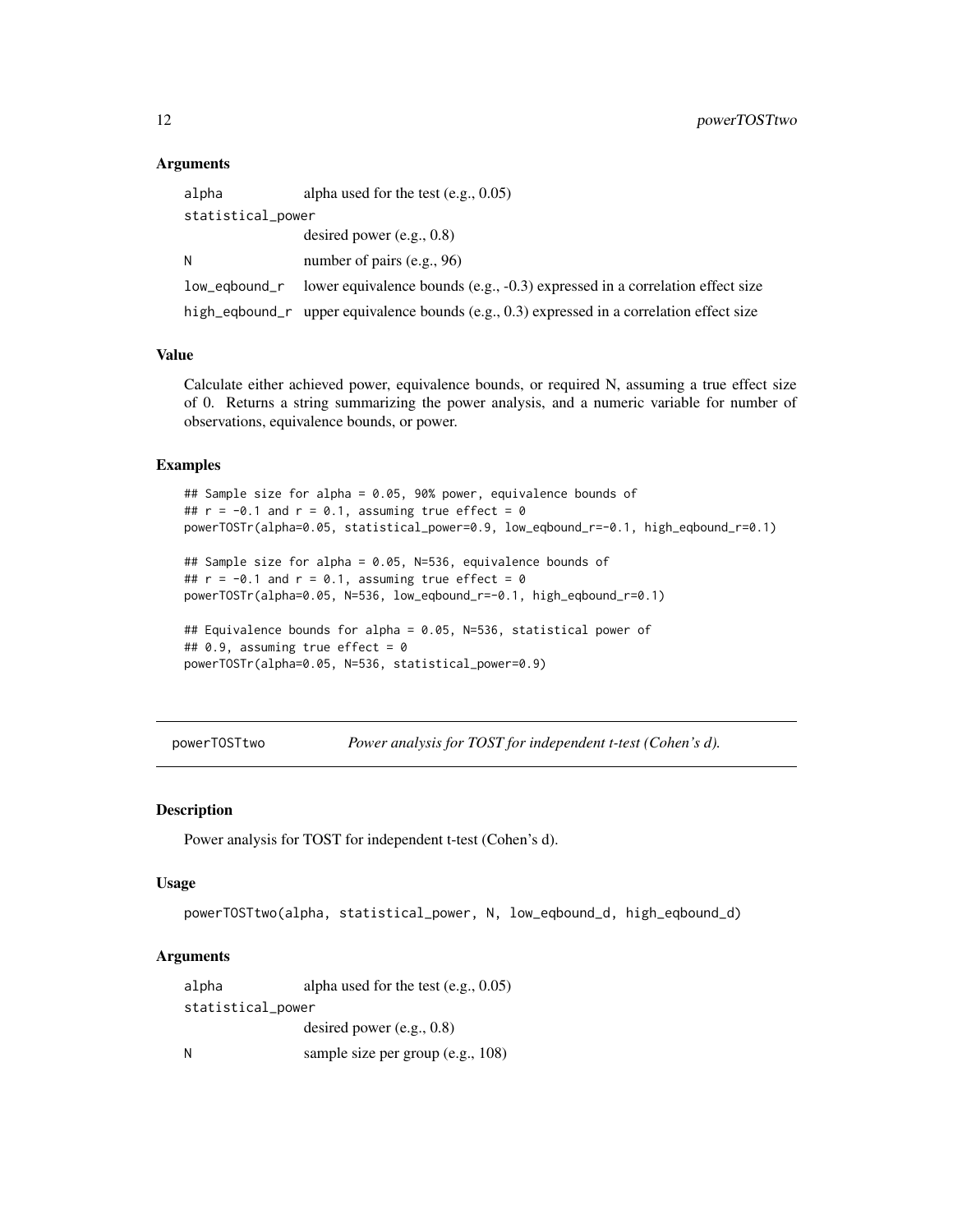# <span id="page-12-0"></span>Value

Calculate either achieved power, equivalence bounds, or required N, assuming a true effect size of 0. Returns a string summarizing the power analysis, and a numeric variable for number of observations, equivalence bounds, or power.

# References

Chow, S.-C., Wang, H., & Shao, J. (2007). Sample Size Calculations in Clinical Research, Second Edition - CRC Press Book. Formula 3.2.4 with  $k = 1$ 

#### Examples

```
## Sample size for alpha = 0.05, 80% power, equivalence bounds of
## Cohen's d = -0.4 and Cohen's d = 0.4, assuming true effect = 0
powerTOSTtwo(alpha=0.05, statistical_power=0.8, low_eqbound_d=-0.4, high_eqbound_d=0.4)
## Statistical power for alpha = 0.05, N = 108 per group, equivalence bounds of
## Cohen's d = -0.4 and Cohen's d = 0.4, assuming true effect = 0
powerTOSTtwo(alpha=0.05, N=108, low_eqbound_d=-0.4, high_eqbound_d=0.4)
```

```
## Equivalence bounds for alpha = 0.05, N = 108 per group, statistical power of
## 0.8, assuming true effect = 0
powerTOSTtwo(alpha=0.05, N=108, statistical_power=0.8)
```
powerTOSTtwo.prop *Power analysis for TOST for difference between two proportions using Z-test (pooled)*

# Description

Power analysis for TOST for difference between two proportions using Z-test (pooled)

```
powerTOSTtwo.prop(alpha, statistical_power, prop1, prop2, N,
  low_eqbound_prop, high_eqbound_prop)
```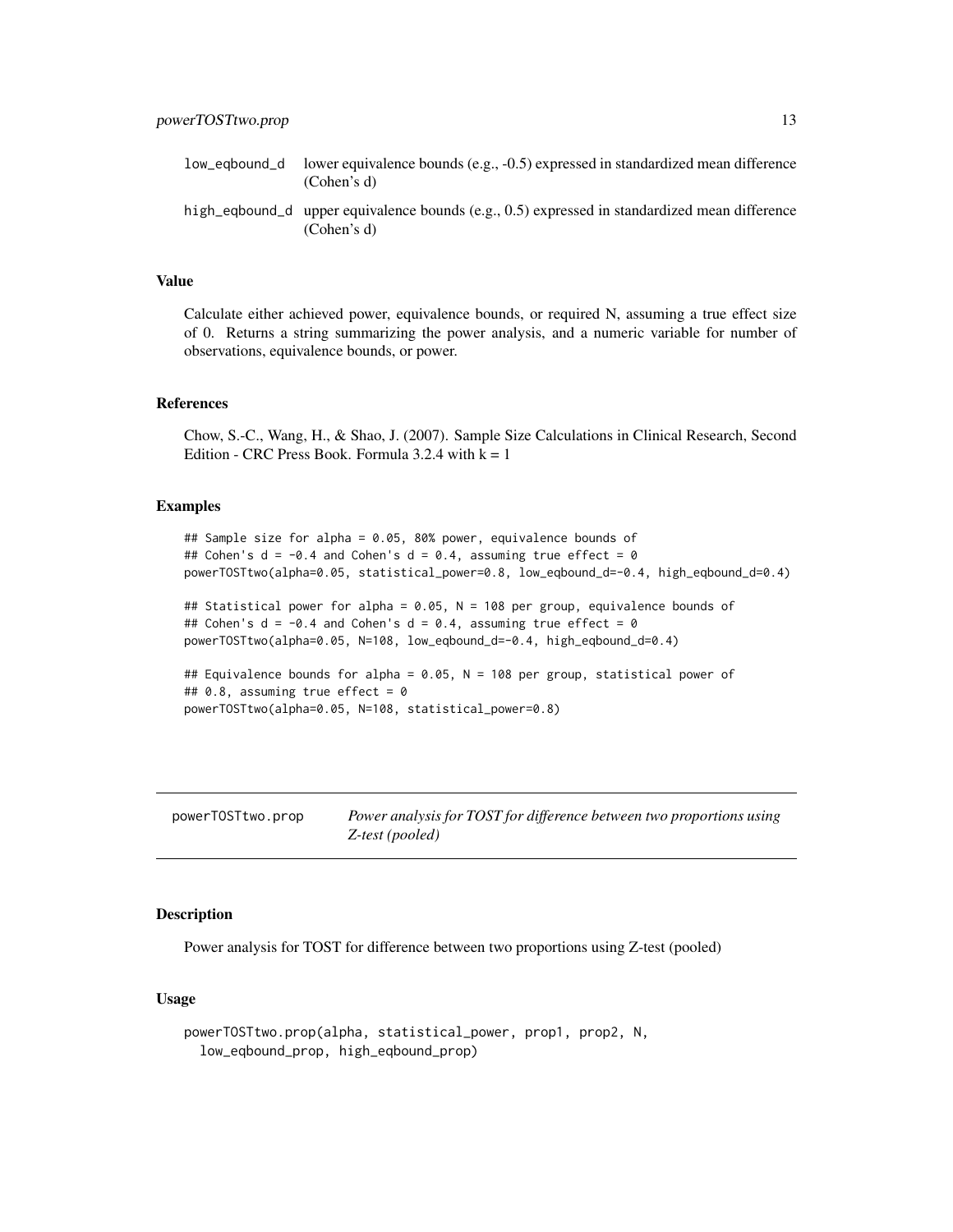#### Arguments

| alpha             | alpha used for the test $(e.g., 0.05)$                           |
|-------------------|------------------------------------------------------------------|
| statistical_power |                                                                  |
|                   | desired power $(e.g., 0.8)$                                      |
| prop1             | expected proportion in control condition                         |
| prop2             | expected proportion in the experimental condition                |
| N                 | sample size $(e.g., 108)$                                        |
| low_eqbound_prop  |                                                                  |
|                   | lower equivalence bounds (e.g., -0.05) expressed in proportion   |
| high_eqbound_prop |                                                                  |
|                   | upper equivalence bounds (e.g., $0.05$ ) expressed in proportion |

#### Value

Calculate either achieved power, equivalence bounds, or required N, assuming a true effect size of 0. Returns a string summarizing the power analysis, and a numeric variable for number of observations, equivalence bounds, or power.

#### References

Silva, G. T. da, Logan, B. R., & Klein, J. P. (2008). Methods for Equivalence and Noninferiority Testing. Biology of Blood and Marrow Transplantation: Journal of the American Society for Blood and Marrow Transplantation, 15(1 Suppl), 120-127. https://doi.org/10.1016/j.bbmt.2008.10.004 Julious, S. A. & Campell, M. J. (2012). Tutorial in biostatistics: sample sizes for parallel group clinical trials with binary data. Statistics in Medicine, 31:2904-2936. Chow, S.-C., Wang, H., & Shao, J. (2007). Sample Size Calculations in Clinical Research, Second Edition (2 edition). Boca Raton: Chapman and Hall/CRC.

#### Examples

## Sample size for alpha = 0.05, 90% power, assuming true effect prop1 = prop 2 = 0.5, ## equivalence bounds of 0.4 and 0.6 (so low\_eqbound\_prop = -0.1 and high\_eqbound\_prop = 0.1) powerTOSTtwo.prop(alpha =  $0.05$ , statistical\_power =  $0.9$ , prop1 =  $0.5$ , prop2 =  $0.5$ ,  $low\_eqbound\_prop = -0.1$ , high\_eqbound\_prop = 0.1) ## Power for alpha =  $0.05$ , N 542, assuming true effect prop1 = prop 2 =  $0.5$ , ## equivalence bounds of 0.4 and 0.6 (so low\_eqbound\_prop = -0.1 and high\_eqbound\_prop = 0.1)  $powerTOSTtwo.pop(alpha = 0.05, N = 542, prop1 = 0.5, prop2 = 0.5,$  $low\_eqbound\_prop = -0.1$ ,  $high\_eqbound\_prop = 0.1$ ## Equivalence bounds for alpha = 0.05, N 542, assuming true effect prop1 = prop 2 = 0.5, ## and 90% power powerTOSTtwo.prop(alpha=0.05, statistical\_power=0.9, N=542, prop1 = 0.5, prop2 = 0.5) #Example 4.2.4 from Chow, Wang, & Shao (2007, p. 93)

powerTOSTtwo.prop(alpha=0.05, statistical\_power=0.8, prop1 = 0.75, prop2 = 0.8,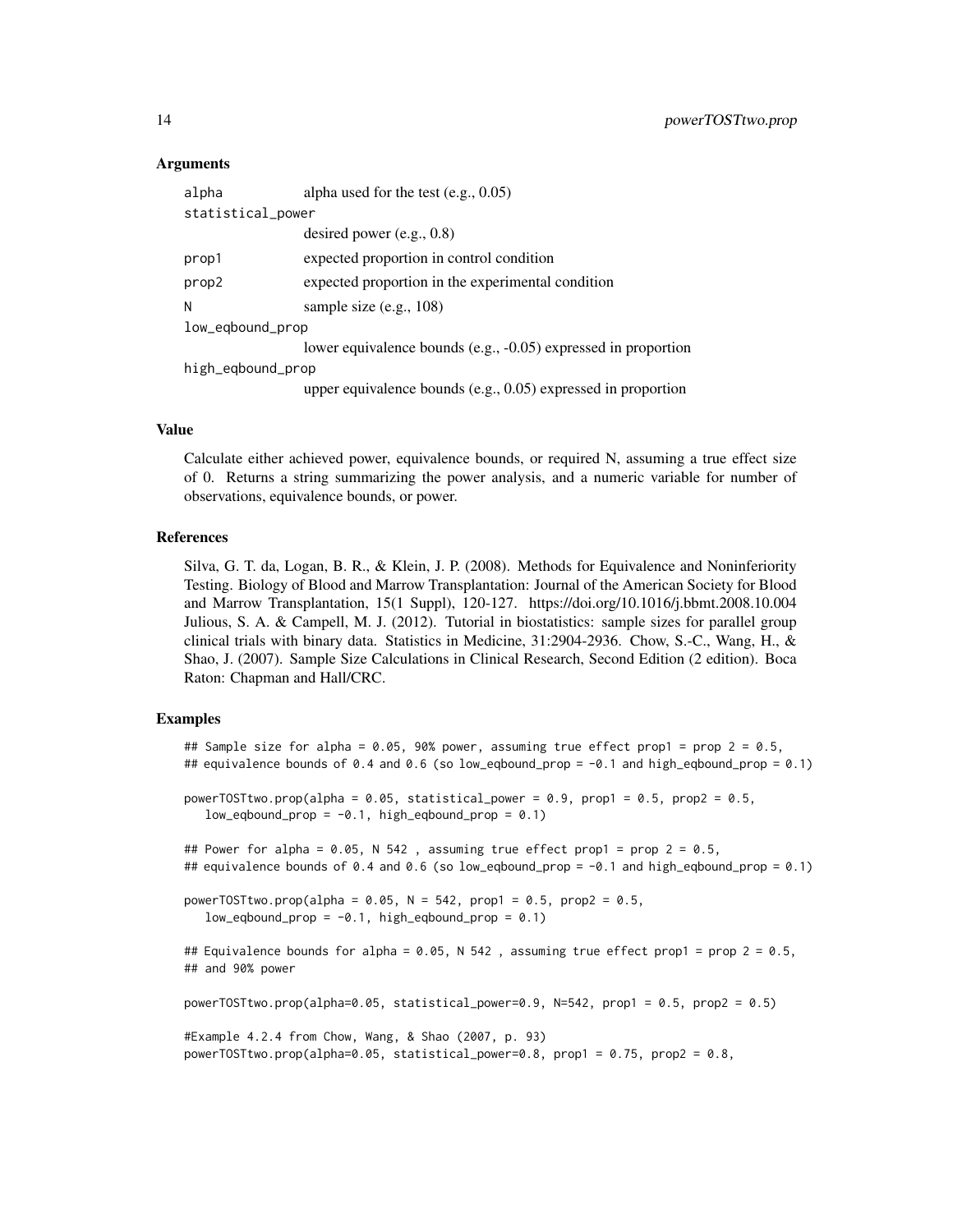# <span id="page-14-0"></span>powerTOSTtwo.raw 15

```
low\_eqbound\_prop = -0.2, high\_eqbound\_prop = 0.2# Example 5 from Julious & Campbell (2012, p. 2932)
powerTOSTtwo.prop(alpha=0.025, statistical_power=0.9, prop1 = 0.8, prop2 = 0.8,
  low_eqbound_prop=-0.1, high_eqbound_prop=0.1)
# From Machin, D. (Ed.). (2008). Sample size tables for clinical studies (3rd ed).
# Example 9.4b equivalence of two proportions (p. 113) #
powerTOSTtwo.prop(alpha=0.010, statistical_power=0.8, prop1 = 0.5, prop2 = 0.5,
  low_eqbound\_prop = -0.2, high_eqbound\_prop = 0.2/2
```
powerTOSTtwo.raw *Power analysis for TOST for independent t-test (raw scores).*

#### Description

Power analysis for TOST for independent t-test (raw scores).

#### Usage

```
powerTOSTtwo.raw(alpha, statistical_power, N, sdpooled, low_eqbound,
 high_eqbound)
```
#### Arguments

| alpha             | alpha used for the test $(e.g., 0.05)$                                                      |  |
|-------------------|---------------------------------------------------------------------------------------------|--|
| statistical_power |                                                                                             |  |
|                   | desired power $(e.g., 0.8)$                                                                 |  |
| N                 | sample size per group (e.g., 108)                                                           |  |
| sdpooled          | specify the pooled standard deviation                                                       |  |
| low_eqbound       | lower equivalence bounds (e.g., -0.5) expressed in raw scale units (e.g., scale-<br>points) |  |
| high_eqbound      | upper equivalence bounds (e.g., 0.5) expressed in raw scale units (e.g., scale-<br>points)  |  |

#### Value

Calculate either achieved power, equivalence bounds, or required N, assuming a true effect size of 0. Returns a string summarizing the power analysis, and a numeric variable for number of observations, equivalence bounds, or power.

# References

Chow, S.-C., Wang, H., & Shao, J. (2007). Sample Size Calculations in Clinical Research, Second Edition - CRC Press Book. Formula 3.2.4 with  $k = 1$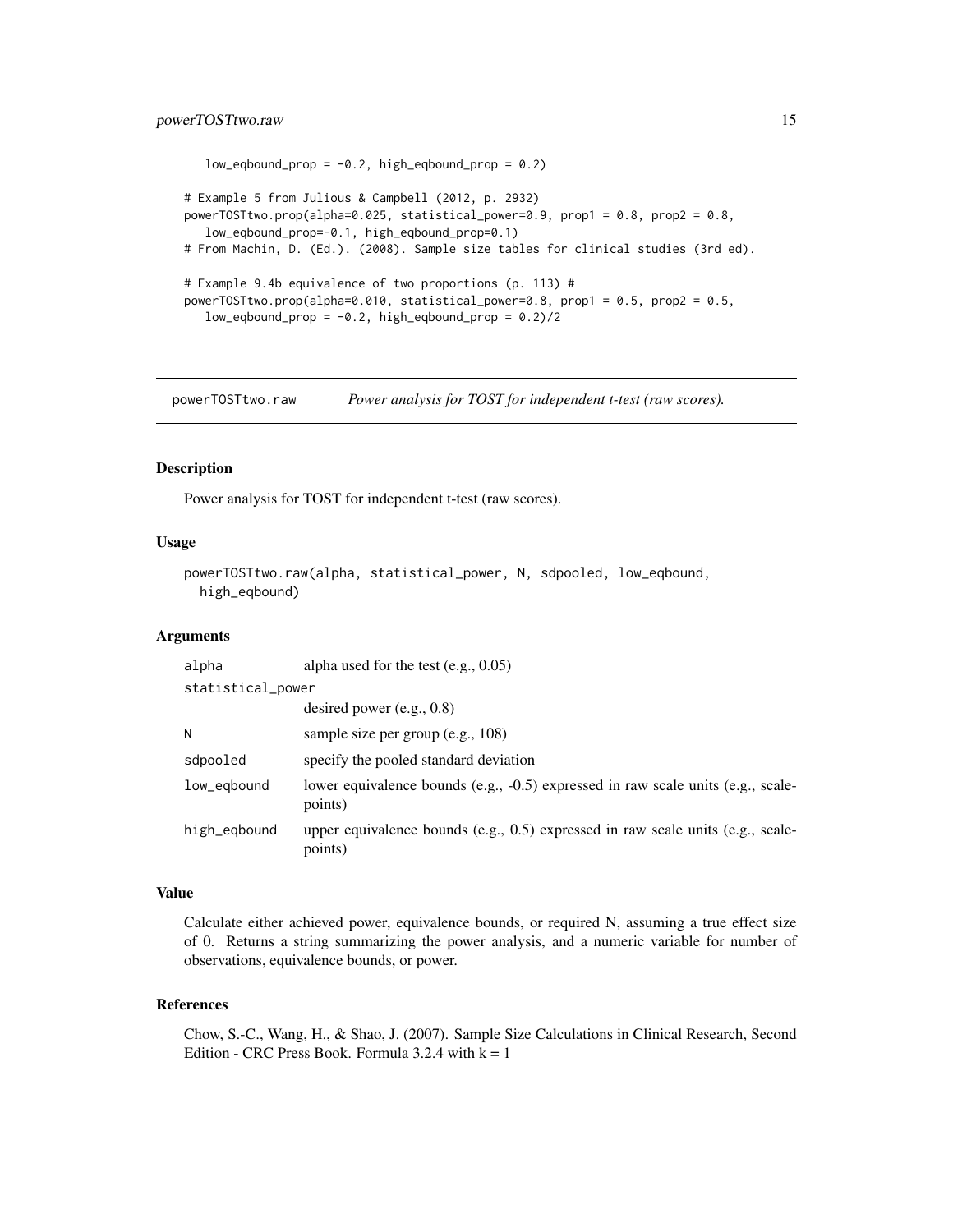# <span id="page-15-0"></span>Examples

```
## Sample size for alpha = 0.05, 80% power, equivalence bounds of -200 and 200 in raw
## units, assuming pooled standard deviation of 350, and assuming true effect = 0
powerTOSTtwo.raw(alpha=0.05,statistical_power=0.8,low_eqbound=-200,high_eqbound=200,sdpooled=350)
## Power for alpha = 0.05, N = 53 per group, equivalence bounds of
## -200 and 200 in raw units, assuming sdpooled = 350 and true effect = 0
powerTOSTtwo.raw(alpha=0.05, N=53, low_eqbound=-200, high_eqbound=200, sdpooled=350)
## Equivalence bounds for alpha = 0.05, N = 108 per group, statistical power of
## 0.8, assuming true effect = 0
powerTOSTtwo.raw(alpha=0.05, N=53, statistical_power=0.8, sdpooled=350)
```
TOSTmeta *TOST function for meta-analysis*

# Description

TOST function for meta-analysis

#### Usage

```
TOSTmeta(ES, var, se, low_eqbound_d, high_eqbound_d, alpha, plot = TRUE,
  verbose = TRUE)
```
#### Arguments

| <b>ES</b>      | meta-analytic effect size                                                                                                               |
|----------------|-----------------------------------------------------------------------------------------------------------------------------------------|
| var            | meta-analytic variance                                                                                                                  |
| se             | standard error                                                                                                                          |
| low_egbound_d  | lower equivalence bounds (e.g., -0.5) expressed in standardized mean difference<br>(Cohen's d)                                          |
| high_eqbound_d | upper equivalence bounds (e.g., $0.5$ ) expressed in standardized mean difference<br>(Cohen's d)                                        |
| alpha          | alpha level (default $= 0.05$ )                                                                                                         |
| plot           | set whether results should be plotted (plot = TRUE) or not (plot = FALSE) -<br>defaults to TRUE                                         |
| verbose        | logical variable indicating whether text output should be generated (verbose $=$<br>$TRUE$ ) or not (verbose = FALSE) - default to TRUE |

# Value

Returns TOST Z-value 1, TOST p-value 1, TOST Z-value 2, TOST p-value 2, alpha, low equivalence bound d, high equivalence bound d, Lower limit confidence interval TOST, Upper limit confidence interval TOST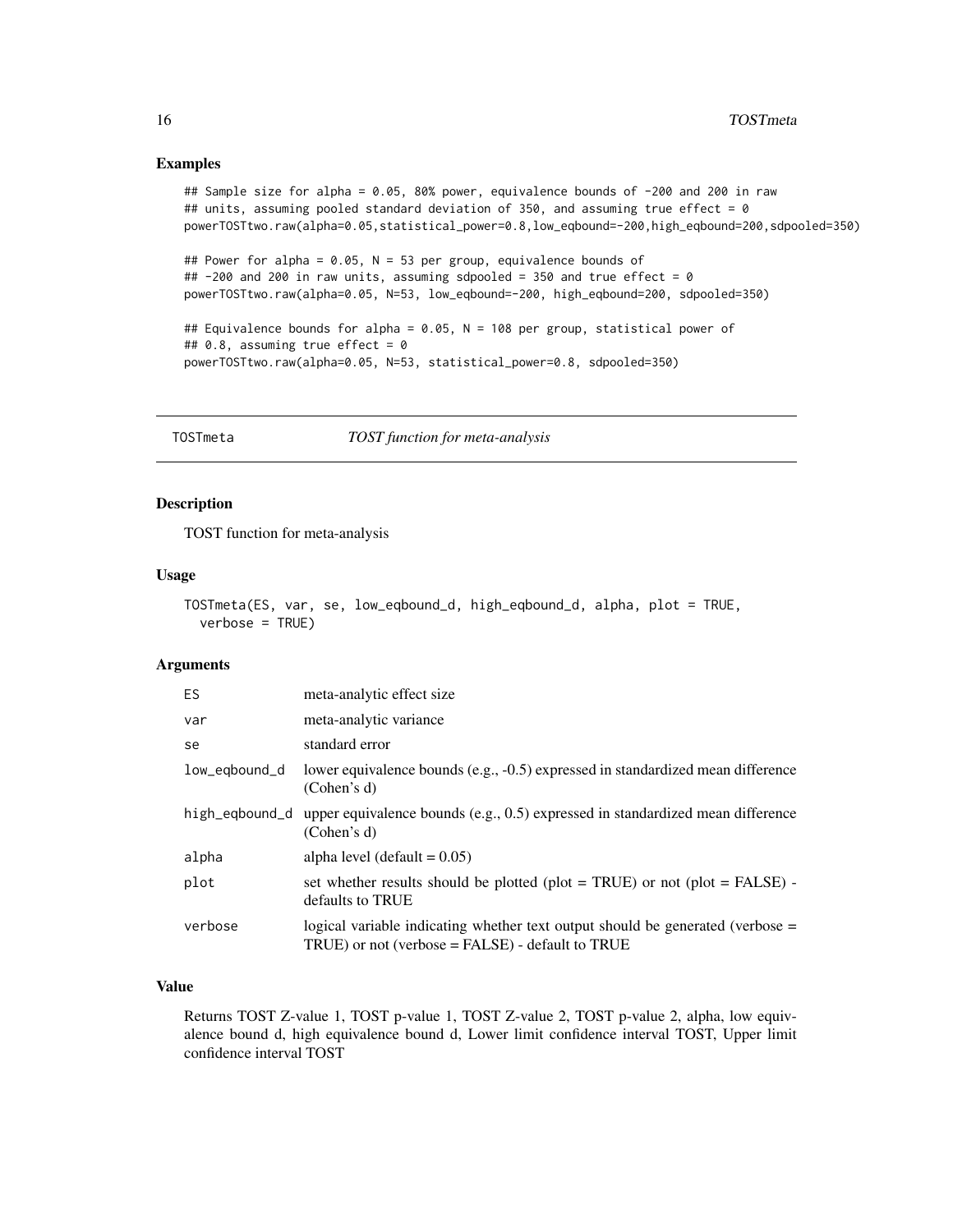#### <span id="page-16-0"></span>TOSTone 17

# References

Rogers, J. L., Howard, K. I., & Vessey, J. T. (1993). Using significance tests to evaluate equivalence between two experimental groups. Psychological Bulletin, 113(3), 553, formula page 557.

#### Examples

```
## Run TOSTmeta by specifying the standard error
TOSTmeta(ES=0.12, se=0.09, low_eqbound_d=-0.2, high_eqbound_d=0.2, alpha=0.05)
## Run TOSTmeta by specifying the variance
TOSTmeta(ES=0.12, var=0.0081, low_eqbound_d=-0.2, high_eqbound_d=0.2, alpha=0.05)
## If both variance and se are specified, TOSTmeta will use standard error and ignore variance
TOSTmeta(ES=0.12, var=9999, se = 0.09, low_eqbound_d=-0.2, high_eqbound_d=0.2, alpha=0.05)
```
TOSTone *TOST function for a one-sample t-test (Cohen's d)*

#### Description

TOST function for a one-sample t-test (Cohen's d)

# Usage

```
TOSTone(m, mu, sd, n, low_eqbound_d, high_eqbound_d, alpha, plot = TRUE,
  verbose = TRUE)
```
#### **Arguments**

| m              | mean                                                                                                                                    |
|----------------|-----------------------------------------------------------------------------------------------------------------------------------------|
| mu             | value to compare against                                                                                                                |
| sd             | standard deviation                                                                                                                      |
| n              | sample size                                                                                                                             |
| low_eqbound_d  | lower equivalence bounds (e.g., -0.5) expressed in standardized mean difference<br>(Cohen's d)                                          |
| high_egbound_d | upper equivalence bounds (e.g., $0.5$ ) expressed in standardized mean difference<br>(Cohen's d)                                        |
| alpha          | alpha level (default $= 0.05$ )                                                                                                         |
| plot           | set whether results should be plotted (plot = TRUE) or not (plot = FALSE) -<br>defaults to TRUE                                         |
| verbose        | logical variable indicating whether text output should be generated (verbose $=$<br>$TRUE$ ) or not (verbose = FALSE) - default to TRUE |

# Value

Returns TOST t-value 1, TOST p-value 1, TOST t-value 2, TOST p-value 2, degrees of freedom, low equivalence bound, high equivalence bound, Lower limit confidence interval TOST, Upper limit confidence interval TOST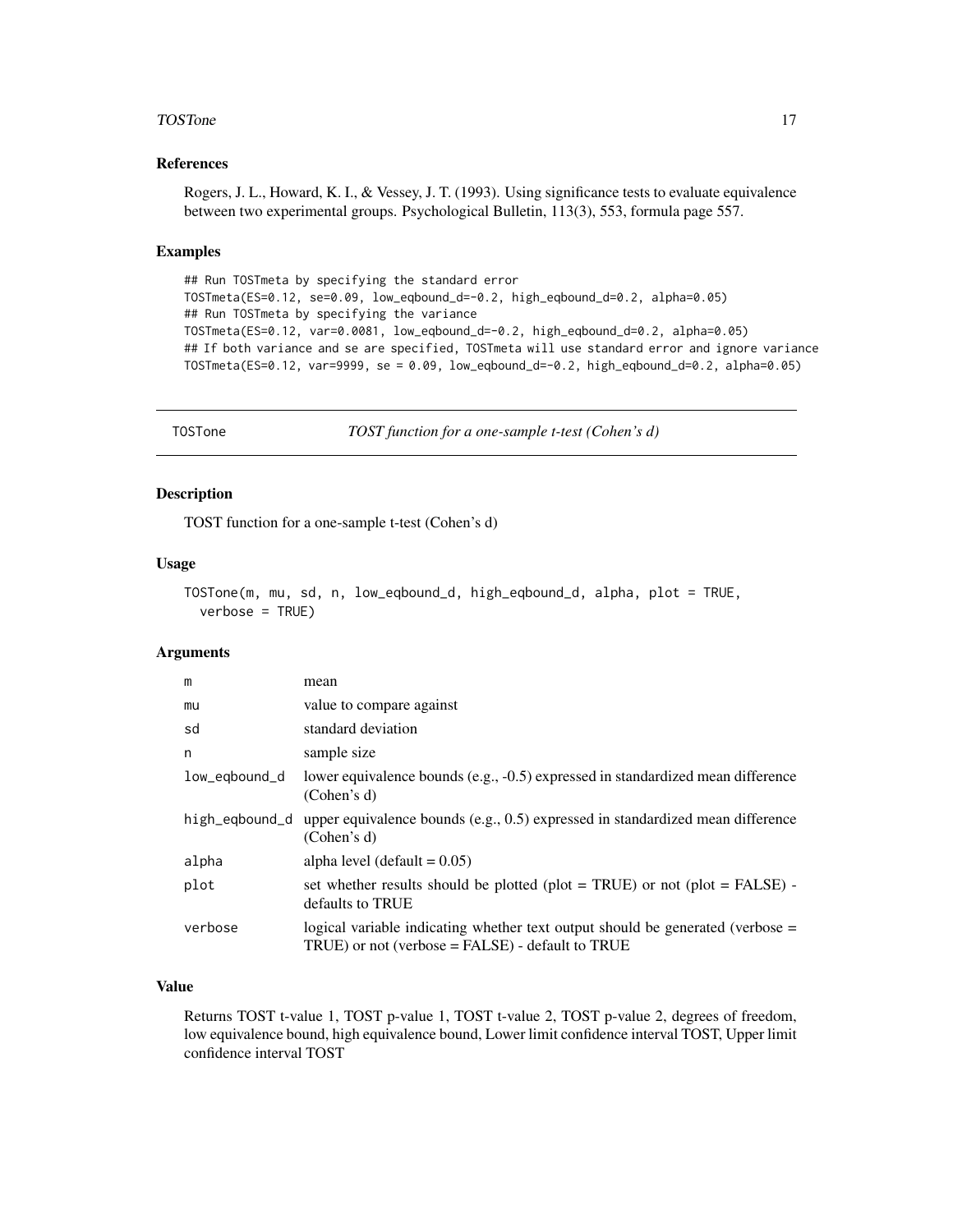### Examples

```
## Test observed mean of 0.54 and standard deviation of 1.2 in sample of 100 participants
## against 0.5 given equivalence bounds of Cohen's d = -0.3 and 0.3, with an alpha = 0.05.
TOSTone(m=0.54,mu=0.5,sd=1.2,n=100,low_eqbound_d=-0.3, high_eqbound_d=0.3, alpha=0.05)
```
TOSTone.raw *TOST function for a one-sample t-test (raw scores)*

## Description

TOST function for a one-sample t-test (raw scores)

# Usage

```
TOSTone.raw(m, mu, sd, n, low_eqbound, high_eqbound, alpha, plot = TRUE,
  verbase = TRUE)
```
# Arguments

| m            | mean                                                                                                                                  |
|--------------|---------------------------------------------------------------------------------------------------------------------------------------|
| mu           | value to compare against                                                                                                              |
| sd           | standard deviation                                                                                                                    |
| n            | sample size                                                                                                                           |
| low_egbound  | lower equivalence bounds (e.g., -0.5) expressed in raw units                                                                          |
| high_eqbound | upper equivalence bounds (e.g., $0.5$ ) expressed in raw units                                                                        |
| alpha        | alpha level (default $= 0.05$ )                                                                                                       |
| plot         | set whether results should be plotted (plot = TRUE) or not (plot = FALSE) -<br>defaults to TRUE                                       |
| verbose      | logical variable indicating whether text output should be generated (verbose =<br>$TRUE$ ) or not (verbose = FALSE) - default to TRUE |

# Value

Returns TOST t-value 1, TOST p-value 1, TOST t-value 2, TOST p-value 2, degrees of freedom, low equivalence bound, high equivalence bound, Lower limit confidence interval TOST, Upper limit confidence interval TOST

#### Examples

## Test observed mean of 0.52 and standard deviation of 0.52 in sample of 300 participants ## against 0.5 given equivalence bounds in raw units of -0.1 and 0.1, with an alpha = 0.05. TOSTone.raw(m=0.52,mu=0.5,sd=0.5,n=300,low\_eqbound=-0.1, high\_eqbound=0.1, alpha=0.05)

<span id="page-17-0"></span>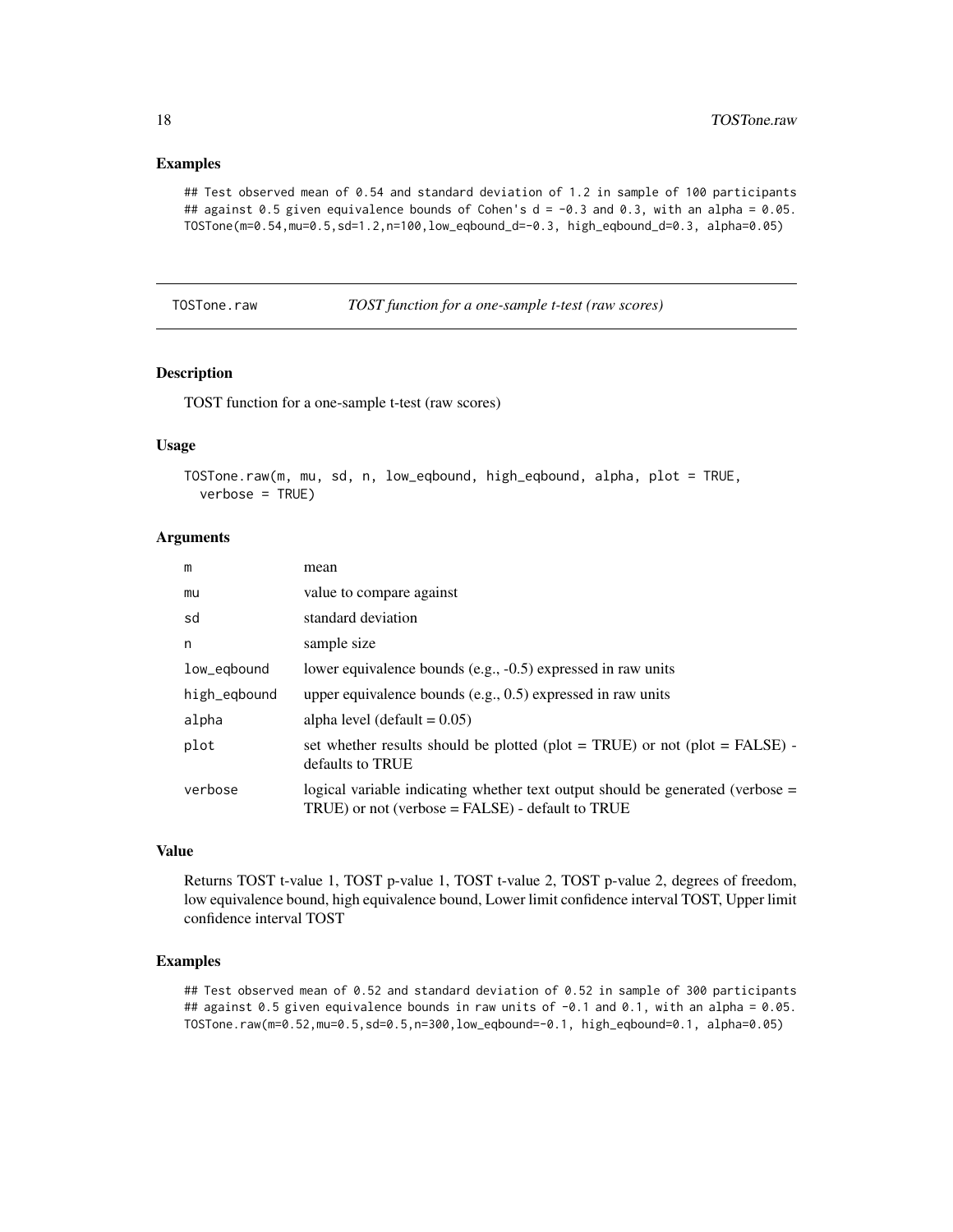<span id="page-18-0"></span>

#### Description

TOST function for a dependent t-test (Cohen's dz)

#### Usage

```
TOSTpaired(n, m1, m2, sd1, sd2, r12, low_eqbound_dz, high_eqbound_dz,
  alpha, plot = TRUE, verbose = TRUE)
```
# Arguments

| n               | sample size (pairs)                                                                                                                        |
|-----------------|--------------------------------------------------------------------------------------------------------------------------------------------|
| m1              | mean of group 1                                                                                                                            |
| m <sub>2</sub>  | mean of group 2                                                                                                                            |
| sd1             | standard deviation of group 1                                                                                                              |
| sd <sub>2</sub> | standard deviation of group 2                                                                                                              |
| r12             | correlation of dependent variable between group 1 and group 2                                                                              |
|                 | low_eqbound_dz lower equivalence bounds (e.g., -0.5) expressed in standardized mean difference<br>(Cohen's dz)                             |
| high_eqbound_dz |                                                                                                                                            |
|                 | upper equivalence bounds (e.g., $0.5$ ) expressed in standardized mean difference<br>(Cohen's dz)                                          |
| alpha           | alpha level (default $= 0.05$ )                                                                                                            |
| plot            | set whether results should be plotted (plot = TRUE) or not (plot = FALSE) -<br>defaults to TRUE                                            |
| verbose         | logical variable indicating whether text output should be generated (verbose $=$<br>$TRUE$ ) or not (verbose = $FALSE$ ) - default to TRUE |
|                 |                                                                                                                                            |

# Value

Returns TOST t-value 1, TOST p-value 1, TOST t-value 2, TOST p-value 2, degrees of freedom, low equivalence bound, high equivalence bound, low equivalence bound in dz, high equivalence bound in dz, Lower limit confidence interval TOST, Upper limit confidence interval TOST

#### References

Mara, C. A., & Cribbie, R. A. (2012). Paired-Samples Tests of Equivalence. Communications in Statistics - Simulation and Computation, 41(10), 1928-1943. https://doi.org/10.1080/03610918.2011.626545, formula page 1932. Note there is a typo in the formula: n-1 should be n (personal communication, 31-8-2016)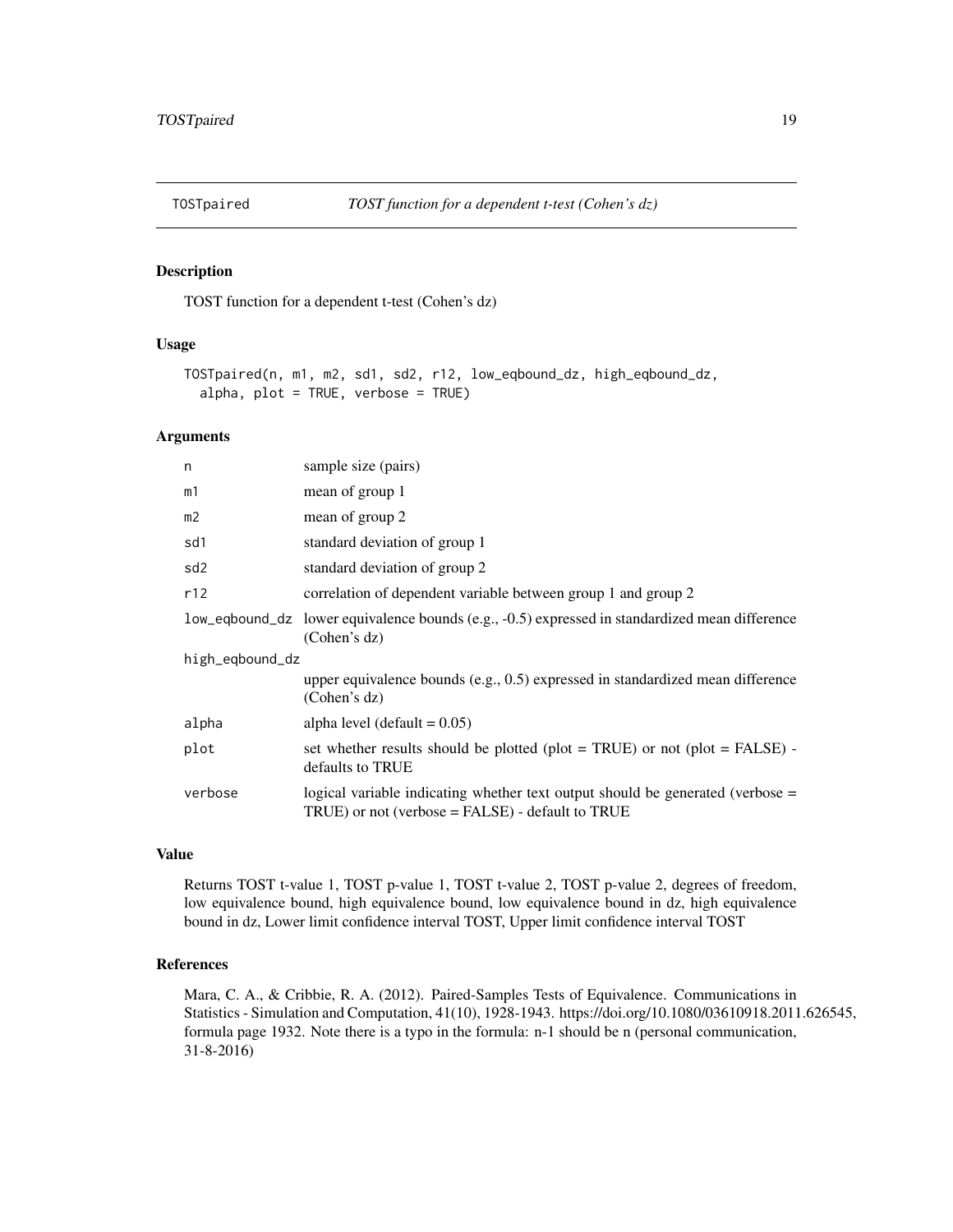# Examples

```
## Test means of 5.83 and 5.75, standard deviations of 1.17 and 1.29 in sample of 65 pairs
## with correlation between observations of 0.75 using equivalence bounds in Cohen's dz of
## -0.4 and 0.4 (with default alpha setting of = 0.05).
TOSTpaired(n=65,m1=5.83,m2=5.75,sd1=1.17,sd2=1.29,r12=0.75,low_eqbound_dz=-0.4,high_eqbound_dz=0.4)
```
TOSTpaired.raw *TOST function for a dependent t-test (raw scores)*

#### Description

TOST function for a dependent t-test (raw scores)

# Usage

```
TOSTpaired.raw(n, m1, m2, sd1, sd2, r12, low_eqbound, high_eqbound, alpha,
 plot = TRUE, verbose = TRUE)
```
# Arguments

| n               | sample size (pairs)                                                                                                                      |
|-----------------|------------------------------------------------------------------------------------------------------------------------------------------|
| m1              | mean of group 1                                                                                                                          |
| m2              | mean of group 2                                                                                                                          |
| sd1             | standard deviation of group 1                                                                                                            |
| sd <sub>2</sub> | standard deviation of group 2                                                                                                            |
| r12             | correlation of dependent variable between group 1 and group 2                                                                            |
| low_eqbound     | lower equivalence bounds (e.g., $-0.5$ ) expressed in raw scores                                                                         |
| high_eqbound    | upper equivalence bounds (e.g., $0.5$ ) expressed in raw scores                                                                          |
| alpha           | alpha level (default $= 0.05$ )                                                                                                          |
| plot            | set whether results should be plotted (plot = TRUE) or not (plot = FALSE) -<br>defaults to TRUE                                          |
| verbose         | logical variable indicating whether text output should be generated (verbose =<br>$TRUE$ ) or not (verbose = $FALSE$ ) - default to TRUE |

# Value

Returns TOST t-value 1, TOST p-value 1, TOST t-value 2, TOST p-value 2, degrees of freedom, low equivalence bound, high equivalence bound, Lower limit confidence interval TOST, Upper limit confidence interval TOST

# References

Mara, C. A., & Cribbie, R. A. (2012). Paired-Samples Tests of Equivalence. Communications in Statistics - Simulation and Computation, 41(10), 1928-1943. https://doi.org/10.1080/03610918.2011.626545, formula page 1932. Note there is a typo in the formula: n-1 should be n (personal communication, 31-8-2016)

<span id="page-19-0"></span>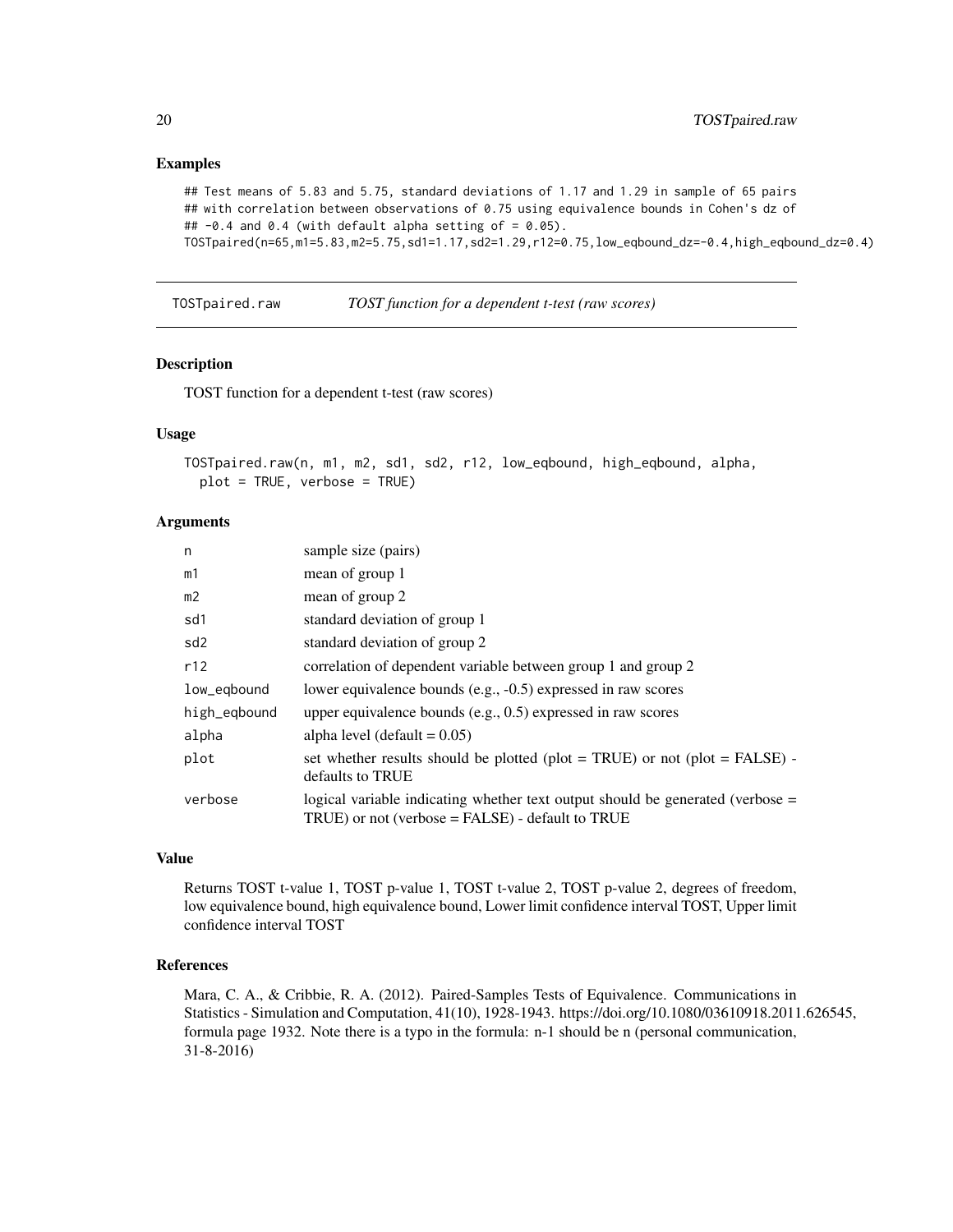# <span id="page-20-0"></span>TOSTr 21

# Examples

## Test means of 5.83 and 5.75, standard deviations of 1.17 and 1.30 in sample of 65 pairs ## with correlation between observations of 0.745 using equivalence bounds in raw units of ##  $-0.34$  and 0.34, (with default alpha setting of = 0.05).

TOSTpaired.raw(n=65,m1=5.83,m2=5.75,sd1=1.17,sd2=1.30,r12=0.745,low\_eqbound=-0.34,high\_eqbound=0.34)

TOSTr *TOST function for a correlations*

## Description

TOST function for a correlations

# Usage

```
TOSTr(n, r, low_eqbound_r, high_eqbound_r, alpha, plot = TRUE,
  verbose = TRUE)
```
### Arguments

| n             | number of pairs of observations                                                                                                         |
|---------------|-----------------------------------------------------------------------------------------------------------------------------------------|
| $\mathsf{r}$  | observed correlation                                                                                                                    |
| low_egbound_r | lower equivalence bounds (e.g., -0.3) expressed in a correlation effect size                                                            |
|               | high_eqbound_r upper equivalence bounds (e.g., 0.3) expressed in a correlation effect size                                              |
| alpha         | alpha level (default $= 0.05$ )                                                                                                         |
| plot          | set whether results should be plotted (plot = TRUE) or not (plot = FALSE) -<br>defaults to TRUE                                         |
| verbose       | logical variable indicating whether text output should be generated (verbose $=$<br>$TRUE$ ) or not (verbose = FALSE) - default to TRUE |

#### Value

Returns TOST p-value 1, TOST p-value 2, alpha, low equivalence bound r, high equivalence bound r, Lower limit confidence interval TOST, Upper limit confidence interval TOST

#### References

Goertzen, J. R., & Cribbie, R. A. (2010). Detecting a lack of association: An equivalence testing approach. British Journal of Mathematical and Statistical Psychology, 63(3), 527-537. https://doi.org/10.1348/000711009X475 formula page 531.

# Examples

```
TOSTr(n=100, r = 0.02, low_eqbound_r=-0.3, high_eqbound_r=0.3, alpha=0.05)
```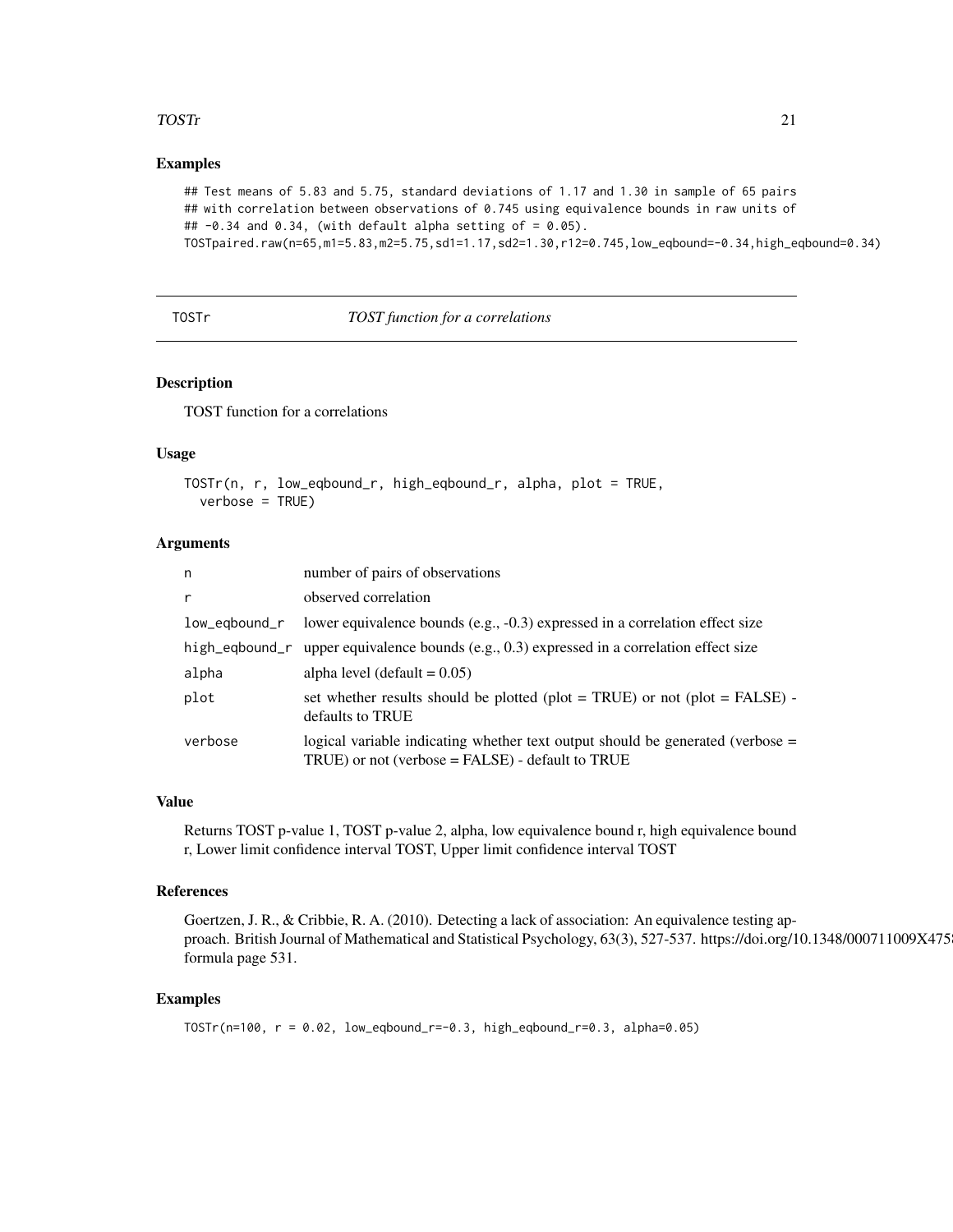<span id="page-21-0"></span>

#### Description

TOST function for an independent t-test (Cohen's d)

#### Usage

```
TOSTtwo(m1, m2, sd1, sd2, n1, n2, low_eqbound_d, high_eqbound_d, alpha,
  var.equal, plot = TRUE, verbose = TRUE)
```
#### **Arguments**

| m1              | mean of group 1                                                                                                                          |
|-----------------|------------------------------------------------------------------------------------------------------------------------------------------|
| m2              | mean of group 2                                                                                                                          |
| sd1             | standard deviation of group 1                                                                                                            |
| sd <sub>2</sub> | standard deviation of group 2                                                                                                            |
| n1              | sample size in group 1                                                                                                                   |
| n2              | sample size in group 2                                                                                                                   |
| low_eqbound_d   | lower equivalence bounds (e.g., -0.5) expressed in standardized mean difference<br>(Cohen's d)                                           |
| high_eqbound_d  | upper equivalence bounds (e.g., 0.5) expressed in standardized mean difference<br>(Cohen's d)                                            |
| alpha           | alpha level (default $= 0.05$ )                                                                                                          |
| var.equal       | logical variable indicating whether equal variances assumption is assumed to be<br>TRUE or FALSE. Defaults to FALSE.                     |
| plot            | set whether results should be plotted (plot = TRUE) or not (plot = FALSE) -<br>defaults to TRUE                                          |
| verbose         | logical variable indicating whether text output should be generated (verbose =<br>$TRUE$ ) or not (verbose = $FALSE$ ) - default to TRUE |

#### Value

Returns TOST t-value 1, TOST p-value 1, TOST t-value 2, TOST p-value 2, degrees of freedom, low equivalence bound, high equivalence bound, low equivalence bound in Cohen's d, high equivalence bound in Cohen's d, Lower limit confidence interval TOST, Upper limit confidence interval TOST

# References

Berger, R. L., & Hsu, J. C. (1996). Bioequivalence Trials, Intersection-Union Tests and Equivalence Confidence Sets. Statistical Science, 11(4), 283-302.

Gruman, J. A., Cribbie, R. A., & Arpin-Cribbie, C. A. (2007). The effects of heteroscedasticity on tests of equivalence. Journal of Modern Applied Statistical Methods, 6(1), 133-140, formula for Welch's t-test on page 135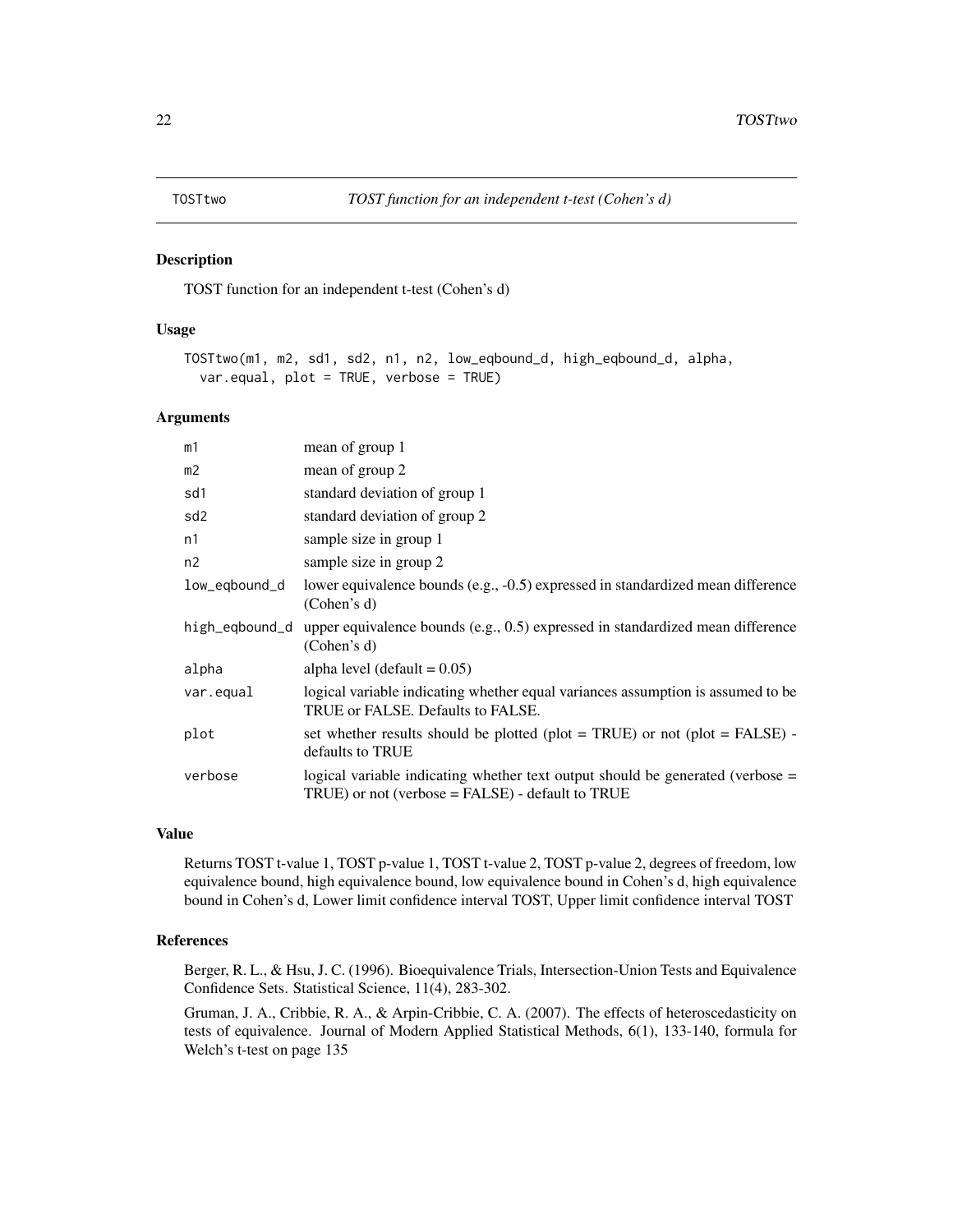# <span id="page-22-0"></span>TOSTtwo.prop 23

#### Examples

```
## Eskine (2013) showed that participants who had been exposed to organic
## food were substantially harsher in their moral judgments relative to
## those exposed to control (d = 0.81, 95% CI: [0.19, 1.45]). A
## replication by Moery & Calin-Jageman (2016, Study 2) did not observe
## a significant effect (Control: n = 95, M = 5.25, SD = 0.95, Organic
## Food: n = 89, M = 5.22, SD = 0.83). Following Simonsohn's (2015)
## recommendation the equivalence bound was set to the effect size the
## original study had 33% power to detect (with n = 21 in each condition,
## this means the equivalence bound is d = 0.48, which equals a
## difference of 0.384 on a 7-point scale given the sample sizes and a
## pooled standard deviation of 0.894). Using a TOST equivalence test
## with default alpha = 0.05, not assuming equal variances, and equivalence
## bounds of d = -0.43 and d = 0.43 is significant, t(182) = -2.69,
## p = 0.004. We can reject effects larger than d = 0.43.
```
TOSTtwo(m1=5.25,m2=5.22,sd1=0.95,sd2=0.83,n1=95,n2=89,low\_eqbound\_d=-0.43,high\_eqbound\_d=0.43)

TOSTtwo.prop *TOST function for two proportions (raw scores)*

#### Description

TOST function for two proportions (raw scores)

#### Usage

```
TOSTtwo.prop(prop1, prop2, n1, n2, low_eqbound, high_eqbound, alpha,
 plot = TRUE, verbose = TRUE)
```

| prop1        | proportion of group 1                                                                                                                   |
|--------------|-----------------------------------------------------------------------------------------------------------------------------------------|
| prop2        | proportion of group 2                                                                                                                   |
| n1           | sample size in group 1                                                                                                                  |
| n2           | sample size in group 2                                                                                                                  |
| low_egbound  | lower equivalence bounds (e.g., -0.1) expressed in proportions                                                                          |
| high_eqbound | upper equivalence bounds (e.g., $0.1$ ) expressed in proportions                                                                        |
| alpha        | alpha level (default $= 0.05$ )                                                                                                         |
| plot         | set whether results should be plotted (plot = TRUE) or not (plot = FALSE) -<br>defaults to TRUE                                         |
| verbose      | logical variable indicating whether text output should be generated (verbose $=$<br>$TRUE$ ) or not (verbose = FALSE) - default to TRUE |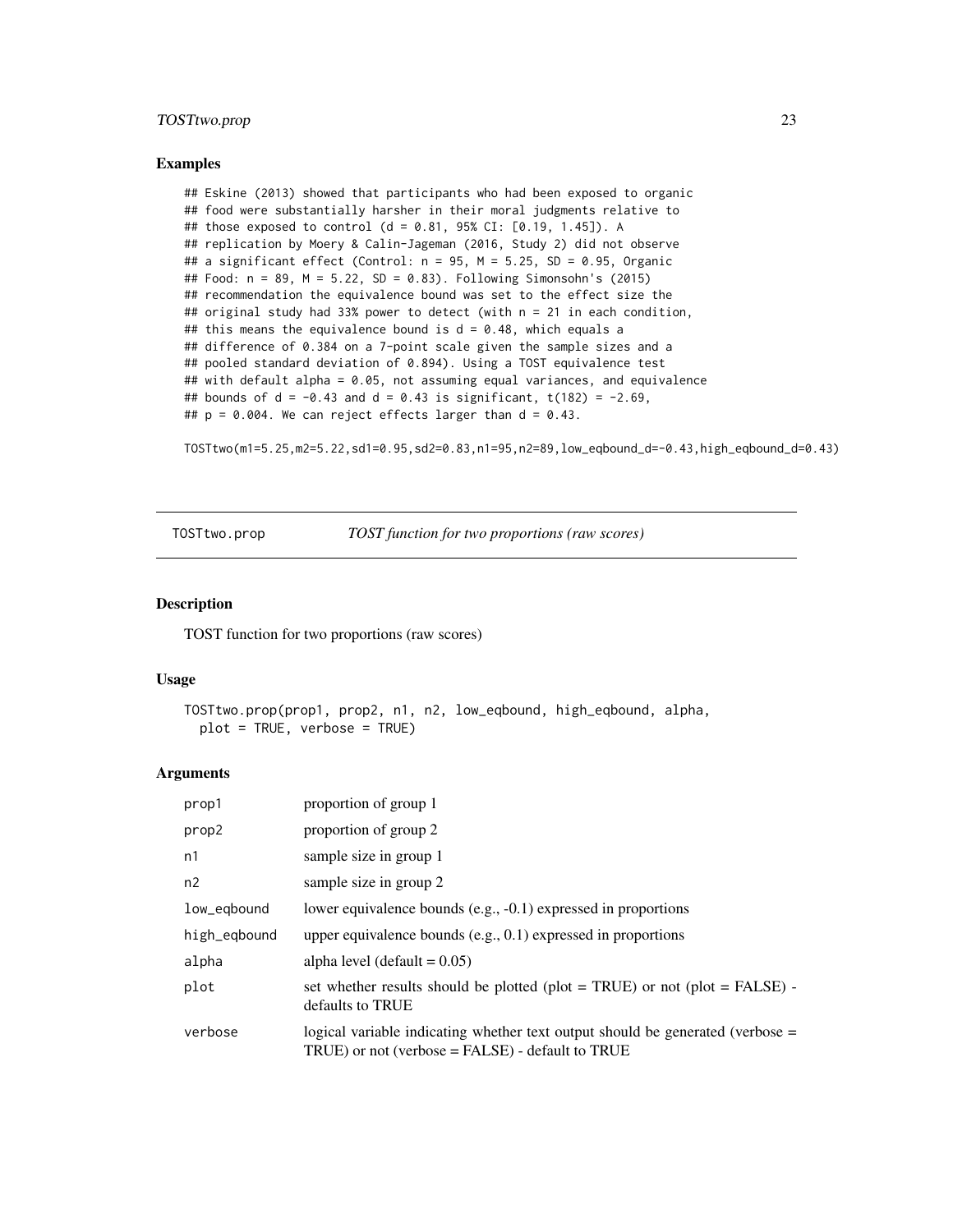# <span id="page-23-0"></span>Value

Returns TOST z-value 1, TOST p-value 1, TOST z-value 2, TOST p-value 2, low equivalence bound, high equivalence bound, Lower limit confidence interval TOST, Upper limit confidence interval TOST

#### References

Tunes da Silva, G., Logan, B. R., & Klein, J. P. (2008). Methods for Equivalence and Noninferiority Testing. Biology of Blood Marrow Transplant, 15(1 Suppl), 120-127. Yin, G. (2012). Clinical Trial Design: Bayesian and Frequentist Adaptive Methods. Hoboken, New Jersey: John Wiley & Sons, Inc.

#### Examples

## Equivalence test for two independent proportions equal to .65 and .70, with 100 samples ## per group, lower equivalence bound of -0.1, higher equivalence bound of 0.1, and alpha of 0.05.

TOSTtwo.prop(prop1 = .65, prop2 = .70, n1 = 100, n2 = 100, low\_eqbound =  $-0.1$ , high\_eqbound =  $0.1$ , alpha = .05)

TOSTtwo.raw *TOST function for an independent t-test (raw scores)*

## Description

TOST function for an independent t-test (raw scores)

#### Usage

```
TOSTtwo.raw(m1, m2, sd1, sd2, n1, n2, low_eqbound, high_eqbound, alpha,
  var.equal, plot = TRUE, verbose = TRUE)
```

| m1             | mean of group 1                                                                             |
|----------------|---------------------------------------------------------------------------------------------|
| m <sub>2</sub> | mean of group 2                                                                             |
| sd1            | standard deviation of group 1                                                               |
| sd2            | standard deviation of group 2                                                               |
| n1             | sample size in group 1                                                                      |
| n2             | sample size in group 2                                                                      |
| low_eqbound    | lower equivalence bounds (e.g., -0.5) expressed in raw scale units (e.g., scale-<br>points) |
| high_eqbound   | upper equivalence bounds (e.g., 0.5) expressed in raw scale units (e.g., scale-<br>points)  |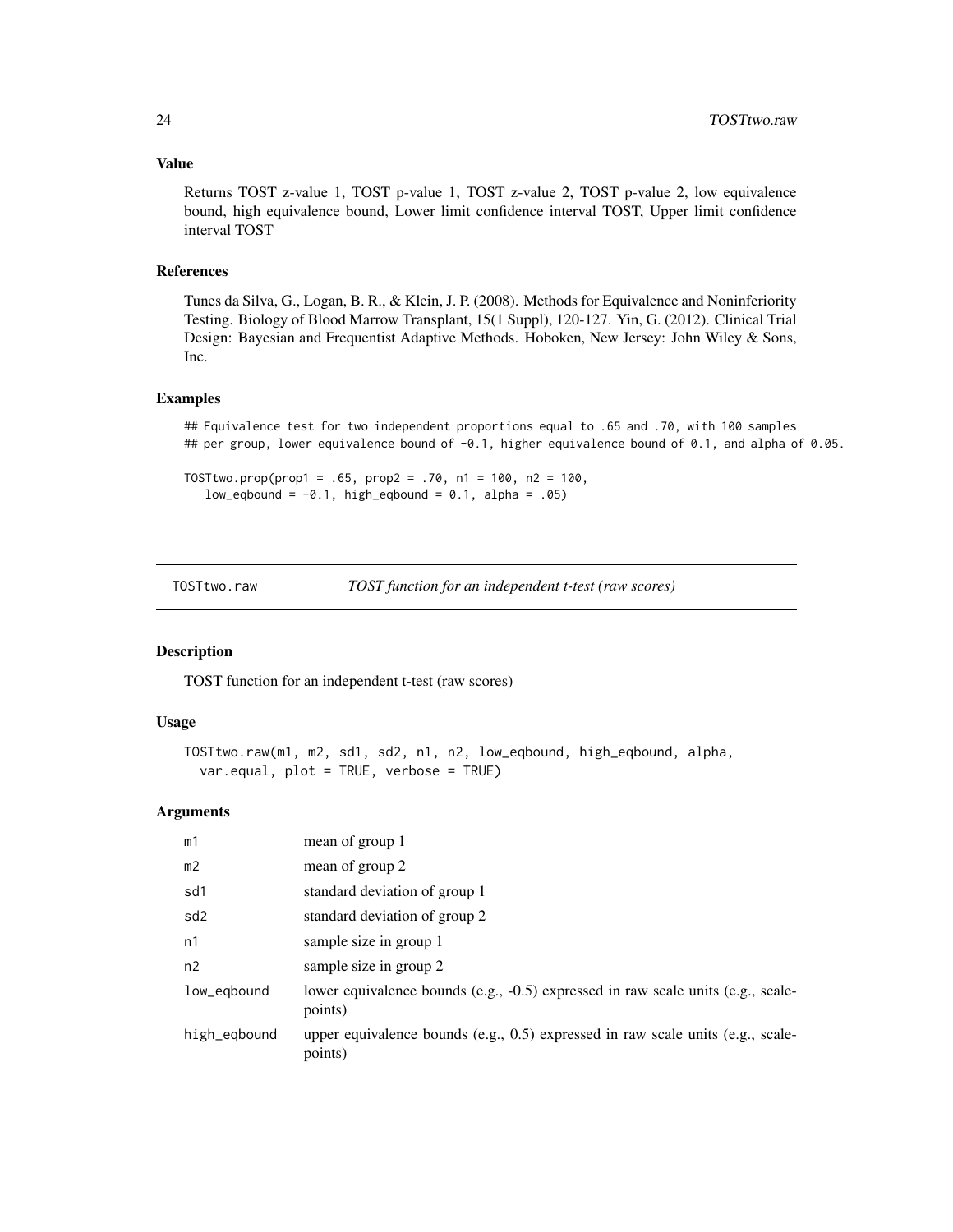# TOSTtwo.raw 25

| alpha     | alpha level (default $= 0.05$ )                                                                                                       |
|-----------|---------------------------------------------------------------------------------------------------------------------------------------|
| var.equal | logical variable indicating whether equal variances assumption is assumed to be<br>TRUE or FALSE. Defaults to FALSE.                  |
| plot      | set whether results should be plotted (plot = TRUE) or not (plot = FALSE) -<br>defaults to TRUE                                       |
| verbose   | logical variable indicating whether text output should be generated (verbose =<br>$TRUE$ ) or not (verbose = FALSE) - default to TRUE |

# Value

Returns TOST t-value 1, TOST p-value 1, TOST t-value 2, TOST p-value 2, degrees of freedom, low equivalence bound, high equivalence bound, Lower limit confidence interval TOST, Upper limit confidence interval TOST

#### References

Berger, R. L., & Hsu, J. C. (1996). Bioequivalence Trials, Intersection-Union Tests and Equivalence Confidence Sets. Statistical Science, 11(4), 283-302.

Gruman, J. A., Cribbie, R. A., & Arpin-Cribbie, C. A. (2007). The effects of heteroscedasticity on tests of equivalence. Journal of Modern Applied Statistical Methods, 6(1), 133-140, formula for Welch's t-test on page 135

#### Examples

## Eskine (2013) showed that participants who had been exposed to organic ## food were substantially harsher in their moral judgments relative to ## those exposed to control (d = 0.81, 95% CI: [0.19, 1.45]). A ## replication by Moery & Calin-Jageman (2016, Study 2) did not observe ## a significant effect (Control: n = 95, M = 5.25, SD = 0.95, Organic ## Food: n = 89, M = 5.22, SD = 0.83). Following Simonsohn's (2015) ## recommendation the equivalence bound was set to the effect size the ## original study had 33% power to detect (with n = 21 in each condition, ## this means the equivalence bound is  $d = 0.48$ , which equals a ## difference of 0.384 on a 7-point scale given the sample sizes and a ## pooled standard deviation of 0.894). Using a TOST equivalence test ## with alpha = 0.05, assuming equal variances, and equivalence ## bounds of d =  $-0.43$  and d = 0.43 is significant, t(182) =  $-2.69$ , ##  $p = 0.004$ . We can reject effects larger than  $d = 0.43$ .

TOSTtwo.raw(m1=5.25,m2=5.22,sd1=0.95,sd2=0.83,n1=95,n2=89,low\_eqbound=-0.384,high\_eqbound=0.384)